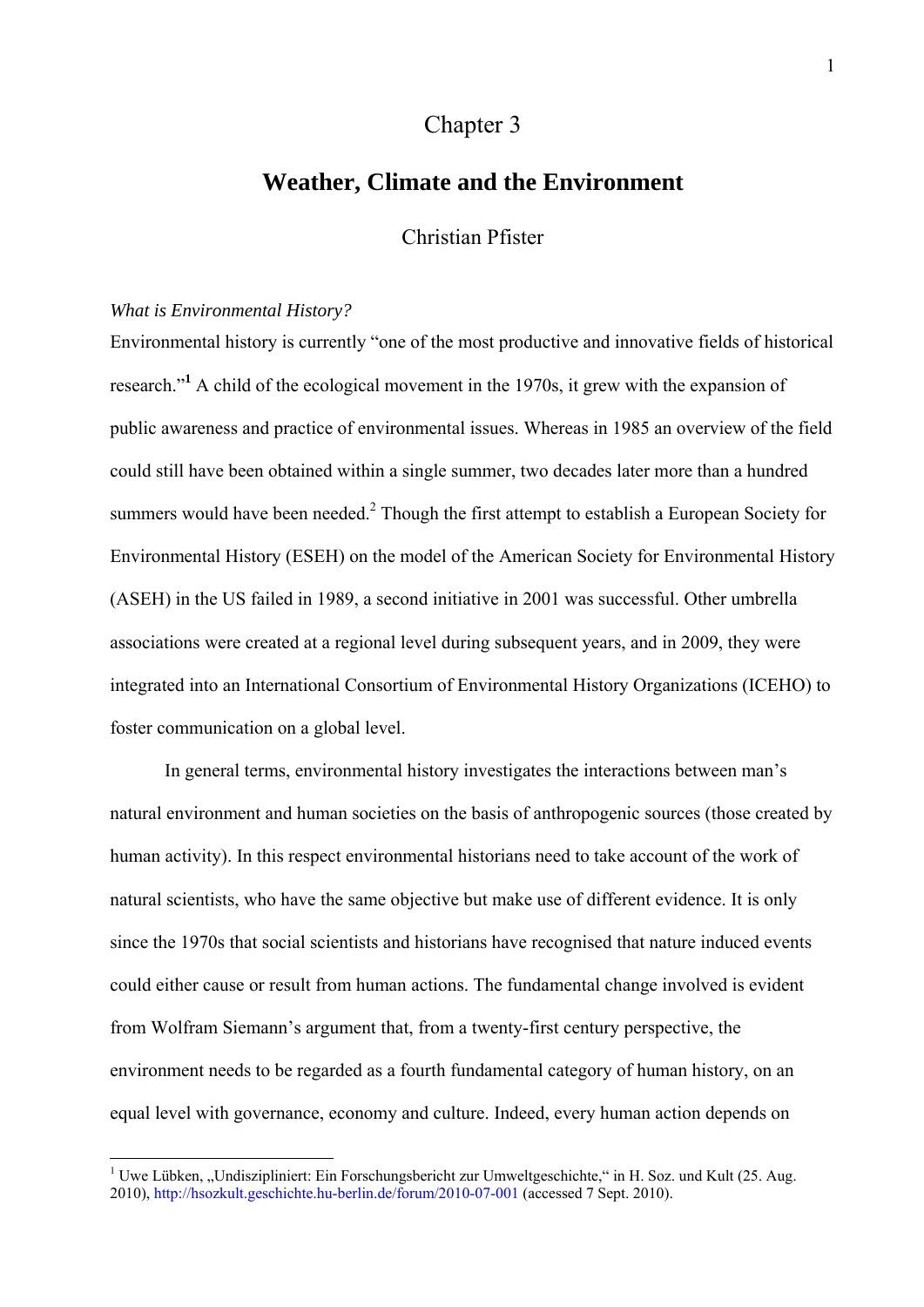biological preconditions, while control over crucial natural resources such as water, productive land and energy is essential for the exercise of power. In a similar way, strong interconnections are recognized to exist between the environment, the economy and culture.<sup>3</sup> There is hardly any subject that cannot be investigated from an environmental perspective, though the field still lacks a clear thematic and methodical profile.<sup>4</sup> Most studies explore the ways in which local people dealt with environmental problems over a small number of years. There are, however, important exceptions. Some surveys such as Joachim Radkau's *Nature and Power*<sup>5</sup> are global in scope. Others, such as Ian Simmon's *Environmental History of Great Britain*<sup>6</sup> stretch back in time over the last 10,000 years, while Reinhold Reith has written the first environmental history of early modern central Europe.<sup>7</sup> This present article first examines current knowledge about environmental history. It then surveys how weather and climate have been and are being studied. Finally, the results of this research are assessed.

### **Agrarian societies and their environments**

Most environments in pre modern Europe – with the exception of remote forests, swamps and high mountain areas – were modified in such a way that human labour had effectively eliminated the natural variety of habitats or areas of previously uniform environmental conditions (known as 'biotopes') in favour of a small number of crops, mainly cereals which were "artificial bioconverters produced and reproduced by humans<sup>38</sup>. Keeping and breeding livestock fed on grass, acorns, leaves and so on, and then slaughtering them for meat, allowed humans to consume biomass (organic matter) that would otherwise be indigestible for them. On the other hand,

 $\frac{1}{2}$ <sup>2</sup> John McNeill, "Observations on the Nature and Culture of Environmental History," *History and Theory* 42(4) (2003): 5–43, here 5.

<sup>3</sup> Wolfram Siemann, "Umwelt - eine geschichtswissenschaftliche Grundkategorie," in *Umweltgeschichte. Themen und Perspektiven*, ed. ibid. (Munich, 2003), 7–20, here 13. 4

<sup>&</sup>lt;sup>4</sup> Frank Uekötter, *Umweltgeschichte im 19. und 20. Jahrhundert* (Munich, 2007), 3.

<sup>&</sup>lt;sup>5</sup> Joachim Radkau, *Nature and power: a global history of the environment* (Cambridge, 2008).

<sup>&</sup>lt;sup>6</sup> Ian G. Simmons, *Environmental History of Great Britain* (Edinburgh, 2001).

Reinhold Reith, *Umweltgeschichte der Frühen Neuzeit* (Munich, 2011). 8

Rolf Peter Sieferle, *The Subterranean Forest. Energy Systems and the Industrial Revolution* (Cambridge 2001), 15.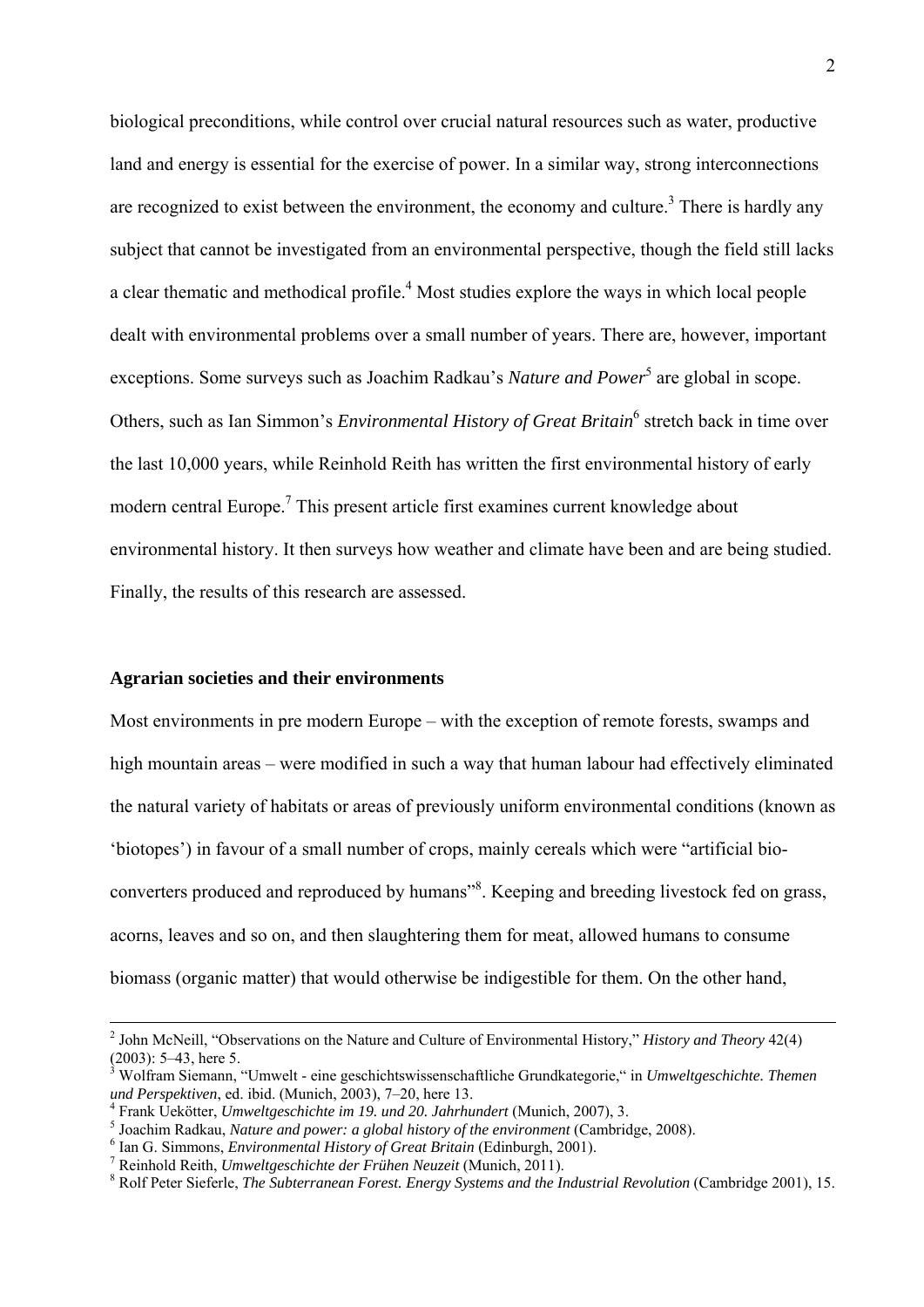domestic animals needed to be tended and fed, and often required human protection to survive.<sup>9</sup> This led Marina Fischer-Kowalski to coin the term "colonization of natural systems" to describe the process underway. This colonization occurred in a multiplicity of ways, depending on local circumstances and available technical skills.<sup>10</sup> It also involved systematically persecuting, harrying and destroying animals identified as harmful, such as birds of prey, otters, wolves, bears, lynxes and foxes $11$ 

The notion of social metabolism was employed by Rolf Peter Sieferle and his co-authors in order to establish systematic perspectives which would describe the interactions of agrarian societies with their environment. The concept of metabolism had first been developed from the 1860s in biology, where it stands for the totality of exchange processes between a cell and its environment. Over the last forty years its meaning has been expanded to encompass the exchange processes between society and its natural environment that are labelled social metabolism. They primarily entail production, consumption, technology and population.<sup>12</sup> The organization of social-metabolic processes differs over time as well as according to the local environment and to the prevailing culture. Cultures are self-organizing communicative systems among humans. They follow their own internal momentum rather than being primarily tailored to adapt to external stimuli from the natural environment.<sup>13</sup>

The amount of energy available and its sources are essential both for conditions within societies and for their exchange with the environment.<sup>14</sup> Breaking down the economic-ecological history of the northern hemisphere according to the key energy source of society permits a distinction to be made between a period of hunter-gatherers, a period of agricultural society

<sup>&</sup>lt;sup>9</sup> Sieferle, *The Subterranean Forest*, 17.

<sup>&</sup>lt;sup>10</sup> Marina Fischer-Kowalski, Helmut Haberl et al., *Gesellschaftlicher Stoffwechsel und Kolonisierung von Natur. Ein Versuch in Sozialer Oekologie (Amsterdam, 1997), 1-12, here 7.* 

<sup>&</sup>lt;sup>11</sup> Reith, *Umweltgeschichte*, 41.<br><sup>12</sup> Marina Fischer-Kowalski, "Society's Metabolism. The Intellectual History of Materials Flow Analysis, Part I, 1860–1970," *Journal of Industrial Ecology* 2(1) (1998): 61–78,.

<sup>&</sup>lt;sup>13</sup> Rolf Peter Sieferle, Fridolin Krausmann et al., *Das Ende der Fläche. Zum gesellschaftlichen Stoffwechsel der Industrialisierung (Cologne. 2006). 7–12.* 

<sup>&</sup>lt;sup>14</sup> Fridolin Krausmann, Marina Fischer-Kowalski, "Gesellschaftliche Naturverhältnisse. Energiequellen und die globale Transformation des gesellschaftlichen Stoffwechsels," *Social Ecology Working Paper* 117 (2010)*:* 1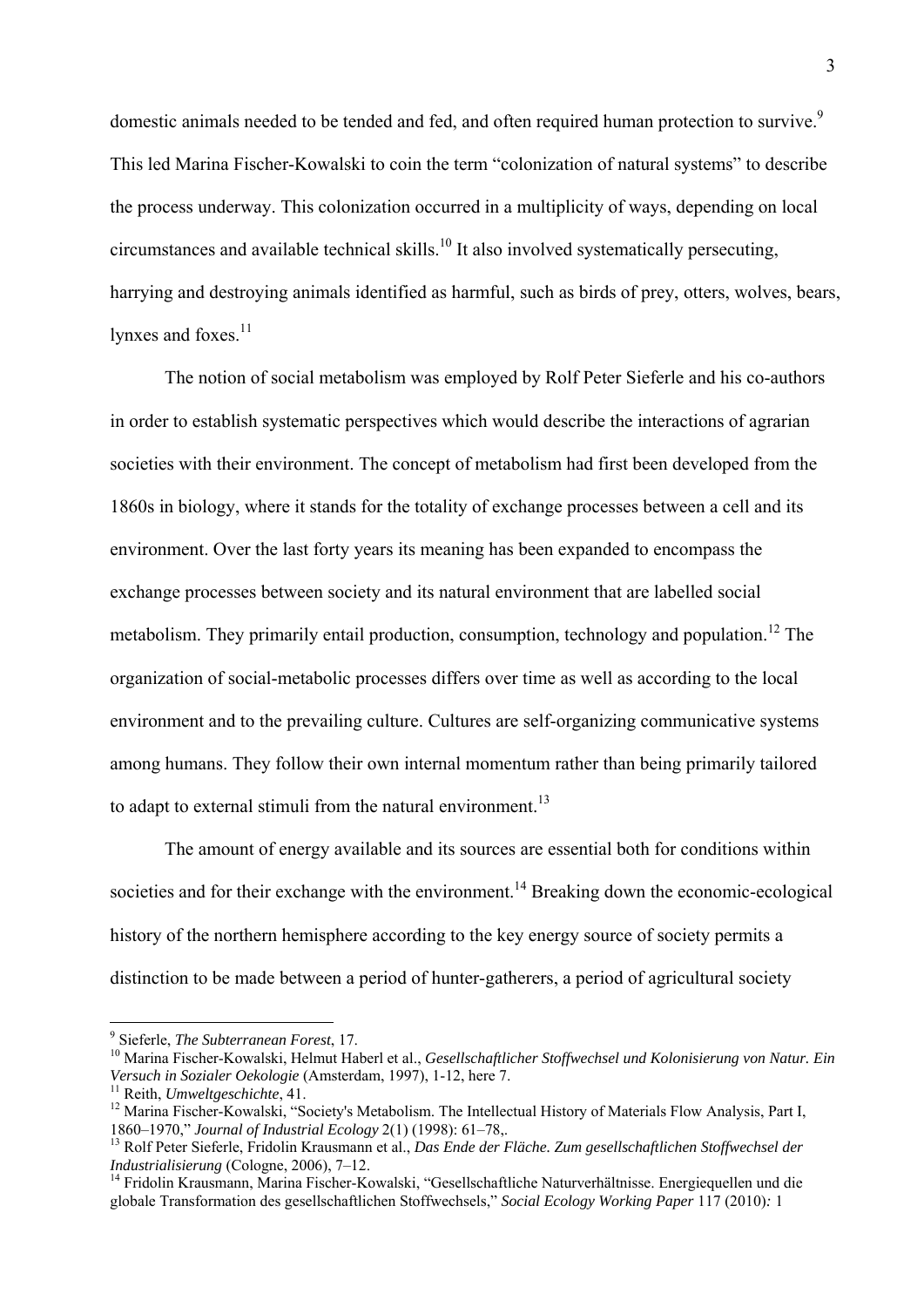based on biomass production, a period of industrial society based on coal, and a period of consumer society based on petroleum and natural gas.15

From this perspective, traditional agriculture should be understood as an economicecological system powered through photosynthesis by the sun's energy. Photosynthesis is used by green plants to convert solar energy into biomass that may then be used to fuel living organisms. The sun's energy that falls on a given surface is relatively small and limited, albeit infinitely renewable. $16$ 

Fields, meadows and woodlands produced the lion's share of the plant biomass on which pre-modern people depended for their existence. Fields and meadows provided food, fodder for the cattle and raw materials for the trades such as leather, horns and wool which dominated textile production. Working on the land, whether as a wealthy "full time" farmer or as a poor cottager depending on additional sources of income, provided a livelihood for 80 to 90 per cent of households. Cultivated land was the focal point of social logic: it provided the most important means of production, the safest known investment, the most productive source of taxation, the only source of security for society. Land ownership evolved to become the index of social status and political power. Pre- modern farming was labour intensive and unproductive in monetary terms compared to the modern fossil-fuel based industrial agriculture. "The most important crops were annual. After harvest they constituted an energy stock that was then largely consumed during the subsequent year. Other forms of solar energy such as wind and water power could not be stored. They had [and still have] to be used in the moment when they became available."<sup>17</sup>

Forests provided the largest source of energy available to agrarian societies. Wood provided most of the energy needed for cooking and heating. At the same time it was the basic material for building houses and ships, and making all kind of tools, vehicles and machines. Woodlands were also employed for other purposes such as growing crops, grazing cattle,

<sup>15</sup> Christian Pfister, "Das 1950er Syndrom. Die umweltgeschichtliche Epochenschwelle," in *Das 1950er Syndrom. Der Weg in die Konsumgesellschaft*, ed. ibid. (Berne, 1995), 51–95; Simmons, *An Environmental History,* 13. 16 Sieferle, Krausmann et al., *Das Ende der Fläche*, 19.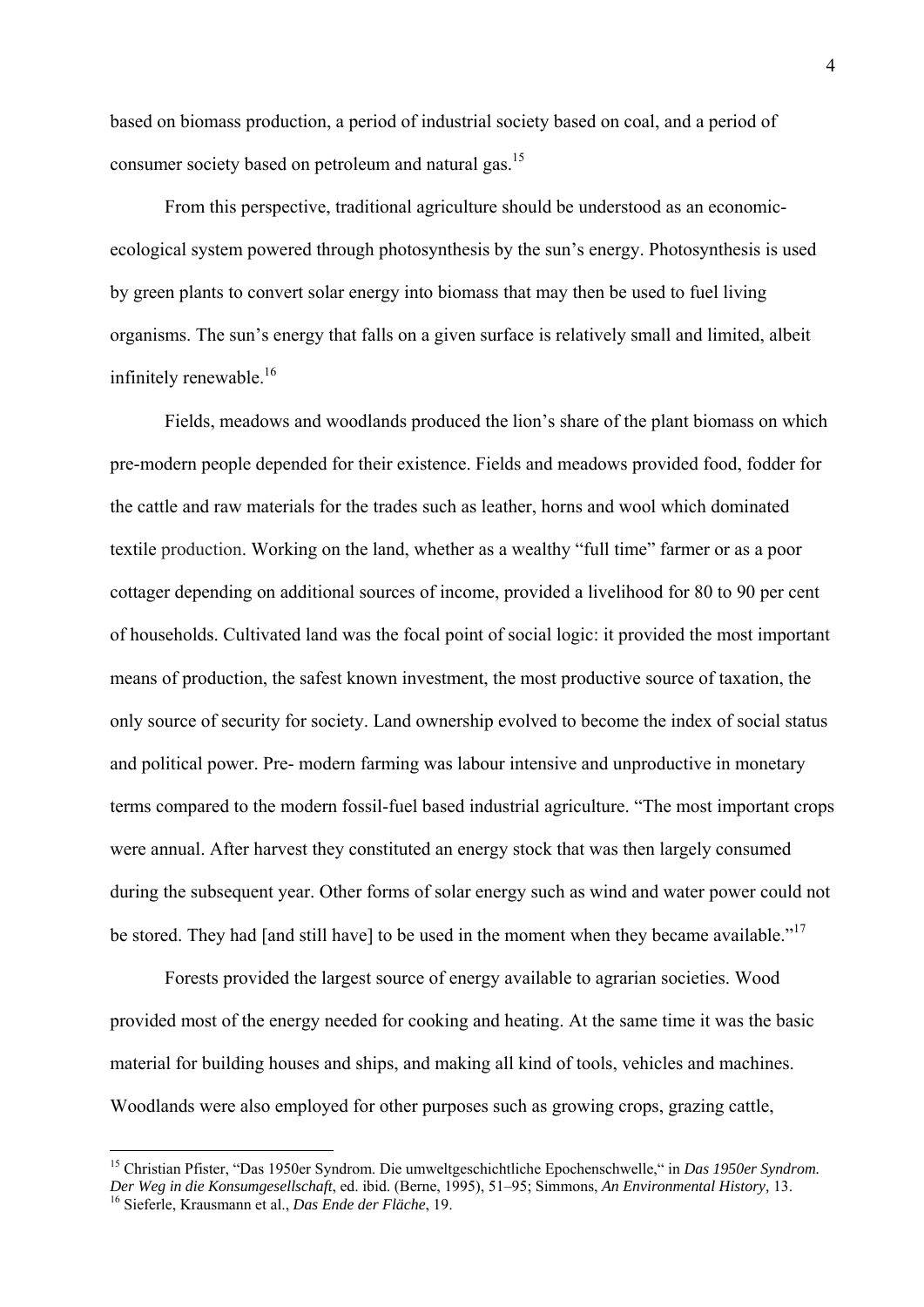collecting litter, and producing potash and charcoal.<sup>18</sup> Charcoal became a fuel for iron-working. "Earlier generations of scholars tended to suggest that iron-working produced deforestation and hence the move to coal as the major fuel. The British historical ecologist Oliver "Rackham, on the other hand, has advanced the contrary argument that it was largely agriculture which fragmented the woods and that ironmasters were much in favour of the sustained production of charcoal, of which their chief source was the coppice." 19 Typically, a coppiced woodland is harvested in sections on a rotation. Young tree stems are repeatedly cut down to near ground level. In subsequent years, new shoots will emerge, and, after a number of years, the coppiced tree is ready to be harvested, and the cycle begins again. This regulated, sustainable way of iron production is also found in the German Siegerland (North Rhine – Westphalia).<sup>20</sup> Glass- and saltworks being large consumers of firewood caused the depletion of forest resources. The deforestation of the area around the salt mine in Lüneburg (Lower Saxony) led to the growth of heathland. In the Salzkammergut (Austria) a system of ductworks stretching over dozens of kilometres guided the brine to forests and survives until the present day.<sup>21</sup>

To a limited extent, certain fossil fuels were exploited regionally. Peat was a cheap source of energy mainly exploited in the Netherlands. Coal extracted locally from deposits close to the surface by strip mining was utilized in England, in parts of Germany and the Southern Netherlands mainly for lime-burning, brick-making, glass manufacture, the production of salt, soap and alum, and in malting, brewing and sugar refining. From the sixteenth century, coal was increasingly exported from the Tyne (North-East England) to London to meet the growing energy demands of the metropolis.<sup>22</sup>

<sup>&</sup>lt;sup>17</sup> Sieferle, *The Subterranean Forest*, 14.<br><sup>18</sup> Bernd-Stefan Grewe, "Forest History," in *The Turning Points of Environmental History*, ed. F. Uekötter (Pittsburgh PA 2010), 44–54, here 51.<br><sup>19</sup> Simmons, An Environmental History, 106.

<sup>&</sup>lt;sup>20</sup> Simmons, An Environmental History, 94–95; Reith, Umweltgeschichte, 121.<br>
<sup>21</sup> Reith, Umweltgeschichte, 50–51.<br>
<sup>22</sup> Reith, Umweltgeschichte, 119–123.<br>
<sup>22</sup> Simmons, An Environmental History, 113–114.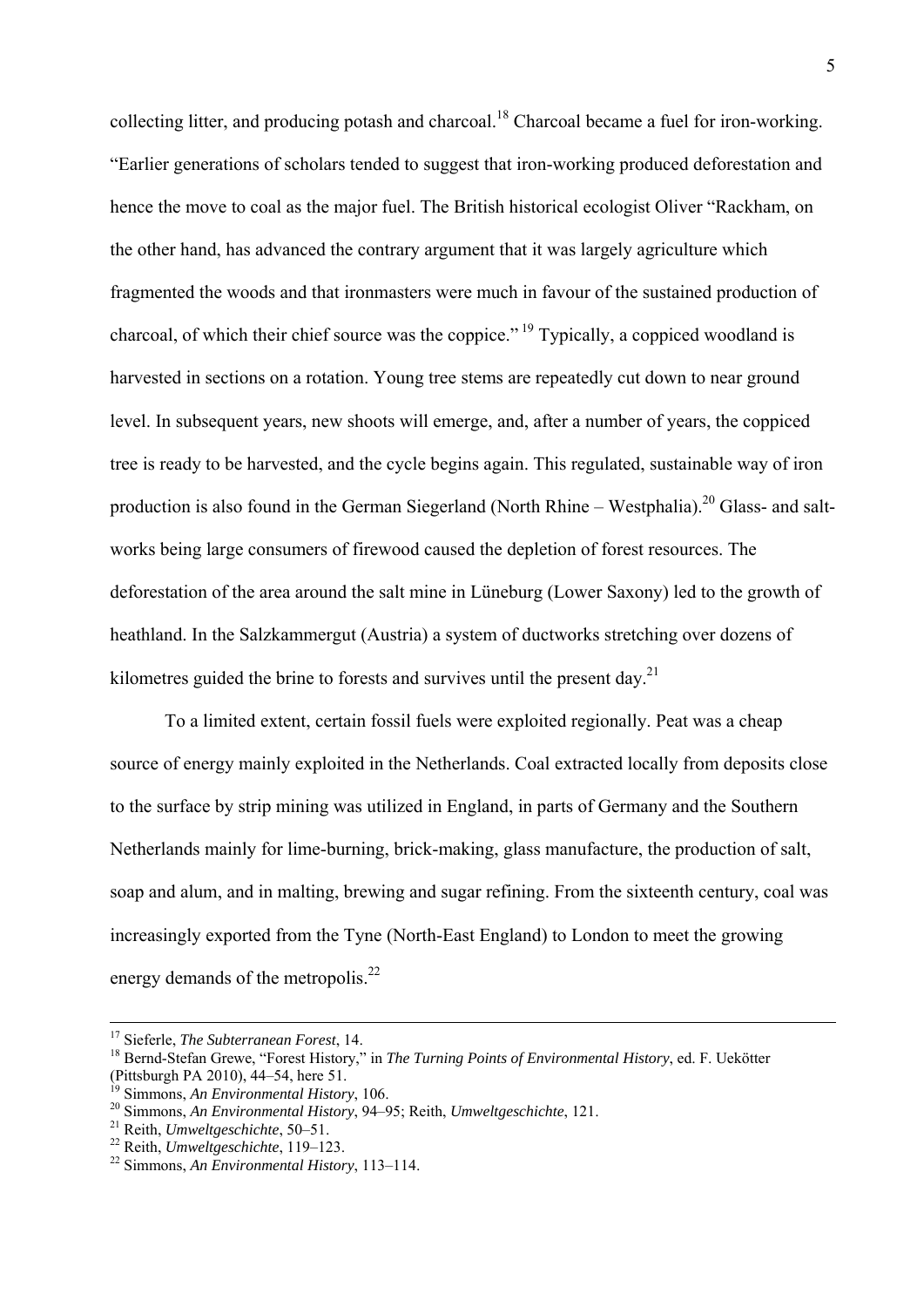One characteristic of pre-industrial societies was that materials were re-used rather than thrown away. Most metals were used over and over again, while in England [and on the continent] there was a brisk market in second-hand garments and cloth. Paper was made from rags, initially of linen. All production depended on such re-use, with the result that the export of rags was forbidden in late seventeenth-century England.<sup>23</sup>

The amount of biomass that could be harvested was proportional to the surface of the cultivated area and required a correspondingly large workforce. Cultivation of plants usually provides more energy in the form of biomass than peasants needed for their subsistence. This surplus was appropriated by the ruling elites to support their own lives and to maintain the territorial administration.  $24$  If the agricultural workforce was inadequate or exiguous, it was augmented by forced labour as was common in the regions east of the river Elbe.

"The governmental apparatus, maintained by the surpluses of the peasant economy, was usually subdivided into three sectors: military, urban administration and public works sector, and the sphere of ritual and religion." It was normally concentrated in towns. "Foods and raw materials flowed into these centres to be processed and consumed there. A number of service professions, wage workers, artists, doctors and traders, who formed the mass of the urban population, settled there to sustain the territorial authorities."25 "Urban centres depended both on the resource flows from the countryside and the loyalty of the rural population. Consolidation of rule was only possible through concentration of power, but in the end the exercise of authority was tied to a decentralisation of decision-making competence. In a sense a permanent flow of legitimacy from the centre to the provinces had to be organised, mirrored by a material return flow of resources in the form of taxes or tribute. $^{226}$ 

Plant biomass, as the most important energy source, was gathered from across a wide area. To be exploited by humans it needed to be accumulated, which required a significant

<sup>23</sup> Simmons, *An Environmental History*, 109. For Central Europe, Reith, *Umweltgeschichte*, 57. 24 Sieferle, Krausmann, et al, *Das Ende,* 26. 25 Sieferle, *Subterranean Forest*, 30.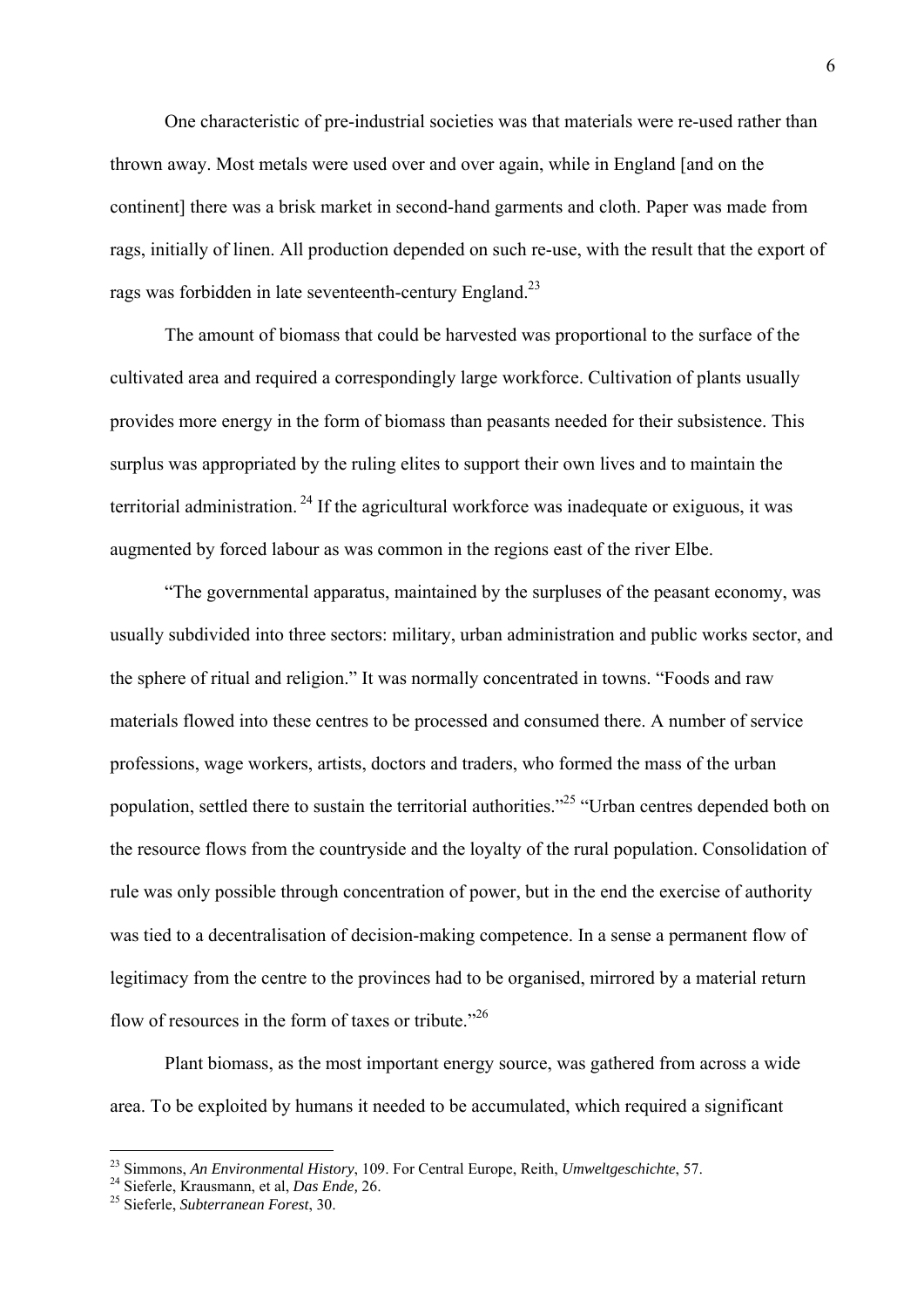expenditure in transportation energy, taking into account the constraint that the energy content of a cargo should always exceed the energy input required to transport it. Transportation costs varied greatly according to the method employed. Moving goods by sea was the cheapest. On canals, transport was three times more expensive, and over land – by carriage on bad roads – it was as much as nine times more expensive than by sea. These considerations placed regions situated close to the sea at an advantage, as people could import bulk articles such as grain and timber at much lower cost than communities in landlocked areas.<sup>27</sup> "Big cities could emerge only in the heart of rich agricultural zones or on rivers and coasts well served by cheap transport. Cities in temperate climates also made heavy demands on their hinterlands for fuel. According to the calculations of Canadian geographer Vaclav Smil, in the temperate latitudes of Europe or China a city needed to have reliable access to woodlands for fuel amounting to fifty times its own area."<sup>28</sup> For these reasons, the size of towns in landlocked areas was generally restricted. Rubbish in early modern towns was subject to laws and ordinances relating to the disposal of human and animal waste. Sewage went into private cesspits but before long, these compromised other dwellings. Animal refuse was another major problem: there was dung and straw from stables (especially of inns), the corpses of semi-feral pigs and dogs, and refuse from butchers.<sup>29</sup>

Agrarian societies were far from being unchanging. Although the inflow of the sun's energy flow was fixed, the efficiency with which it was utilized could usually be increased. On the one hand, this was a matter of improvements in irrigation methods and in ploughing technology using better methods of yoking horses together. On the other hand, parts of the cultivated land area within the cycle of the customary three-field system in central Europe were allowed to remain fallow every three years due to a lack of manure. Since the later Middle Ages, fallow land had served as a testing ground for innovations, initially for crops that naturally

<sup>&</sup>lt;sup>26</sup> Sieferle, *Subterranean Forest*, 30–31.<br><sup>27</sup> Sieferle, Krausmann et al., *Das Ende*, 34.<br><sup>28</sup> John R. McNeill, "The First Hundred Thousand Years," in *The Turning Points of Environmental History*, ed. F. Uekötter (Pittsburgh PA, 2010), 13–28, here 20.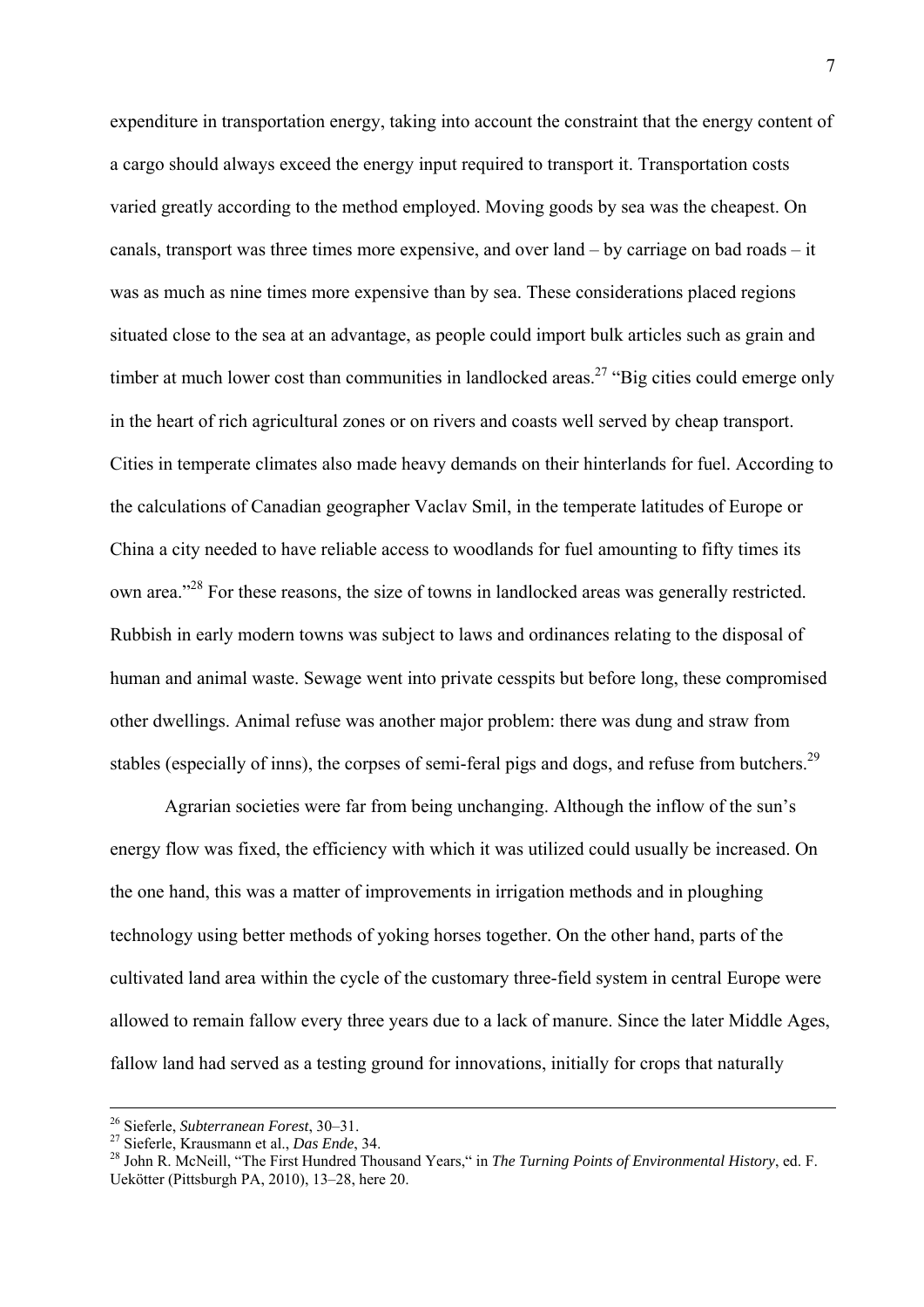produced nitrogen such as legumes, then for new crops imported from the Americas from the sixteenth century onwards, that offered a higher nutritional return per unit of area, such as the potato in Europe north of the Alps and maize in the Mediterranean region. These innovations were connected to the new stage in globalization achieved though the discovery of the Americas. Early agricultural growth in England involved intensification through the introduction of forage crops such as the turnip (from around 1580) and clover (from around 1650), though the latter was only widely adopted after 1700. These provided food for the cattle which then contributed their dung to the fields. This meant among other things that there were fewer famines and so population growth was set to become constant. By 1700, crop yields had increased by about onethird upon their 1400 level.<sup>30</sup> In general, innovations expanded slowly and irregularly due to the shortcomings of the communications networks and the inherent constraints of the prevailing agrarian régime.

As additional labour was needed to increase yields or cultivate more land, agrarian societies were not capable of sustaining per capita economic growth. Marginal returns declined in the absence of more productive technologies and so every economic upturn choked itself off after a time.<sup>31</sup> This obstacle to growth was only removed through the access to abundant sources of fossil fuels from the late eighteenth century.

In addition, regional and supra-regional trade networks were improved, facilitating exchange between surplus and deficit areas, for example the growth of grain exports from the Baltic to western Europe which began in the sixteenth century. Substantial parts of Europe, such as the Pannonian Basin (southeastern Central Europe, with its centre in Hungary), Poland and Russia were much less densely populated, which paved the way for immigration into these regions.

 <sup>29</sup> Simmons, *An Environmental History*, 113–114; Reith, *Umweltgeschichte*, 64–65. See also the special edition of the magazine "Ferrum - Nachrichten aus der Eisenbibliothek" vol. 85/2013 about "Stoffströme und Stoffkreisläufe"

<sup>30</sup> Simmons, *An Environmental History*, 80. 31 Sieferle, Krausmann et al., *Das Ende*, 35.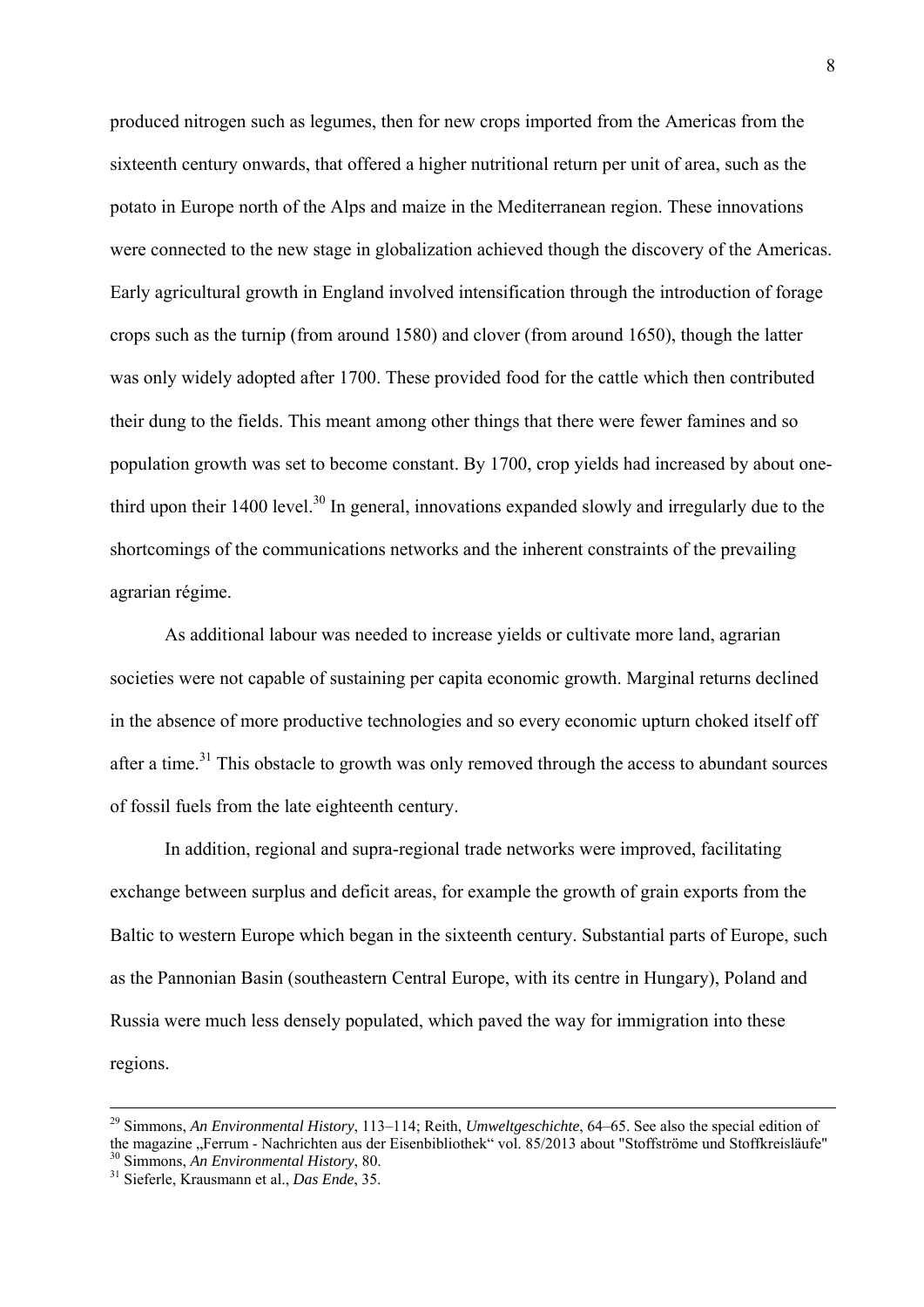Agricultural change was primarily a response to population increase. Marginal lands were cultivated during periods of population growth, low wages and high grain prices and were then abandoned when these trends were reversed. Reliable overviews of population in early modern Europe prior to 1750 are scarce and fragmentary. More continuous information is available for England, France and the territorial area of "Germany".<sup>32</sup> In the 1340s, on the eve of the Black Death, Europe's population may have been as high as 75 million, but it took until 1750 to almost double to 140 million. The four centuries from 1350 to 1750 can be divided into climate-friendly phases of relatively rapid demographic growth such as 1500 to 1570 and 1700 to 1740 which were interrupted by setbacks through repeated waves of plague (1340 to 1450) and the "long seventeenth century" which was a phase of climate- and war-related decline followed by recovery.33

To a certain extent, pre modern society was able to adapt the capacity of its agriculture to dynamic population growth. A proportion of the population came to be prevented from marrying at all, while a rise in the age of first marriage was evident and was important for the West European marriage pattern. By comparison with other cultures, women married relatively late, not until their mid-20s, and this reduced both the period of possible fertility and the likely number of children. This pattern of late marriage was brought about by the scarcity of landholdings which could be transferred from one generation to the next. Sons and daughters from a propertied household had to wait patiently for the point at which the property or at least the running of the farm was handed over, while the lower classes had to save the means necessary to establish a household through an extended period of employment as servants. A substantial proportion of Europe's population never married at all.<sup>34</sup>

<sup>32</sup> For England: Anthony A. Wrigley and Roger S. Schofield, *The Population History of England, 1541*–*1871*  (London, 1981). For France: Jacques Dupâquier (ed*.*)*, Histoire de la population française* (Paris, 1988). For Germany: Christian Pfister, *Bevölkerungsgeschichte und historische Demographie 1500–1800*, 2nd ed. (Munich, 2007). Christian Pfister, "The population of Late Medieval and Early Modern Germany," in *Germany. A New Social and Economic History 1450–1630*, ed. B. Scribner, vol. 1 (London 1996), 33–62 . 33 Massimo Livi Bacci, *The Population of Europe* (Oxford, 2000). 34 Pfister, population, 41–43.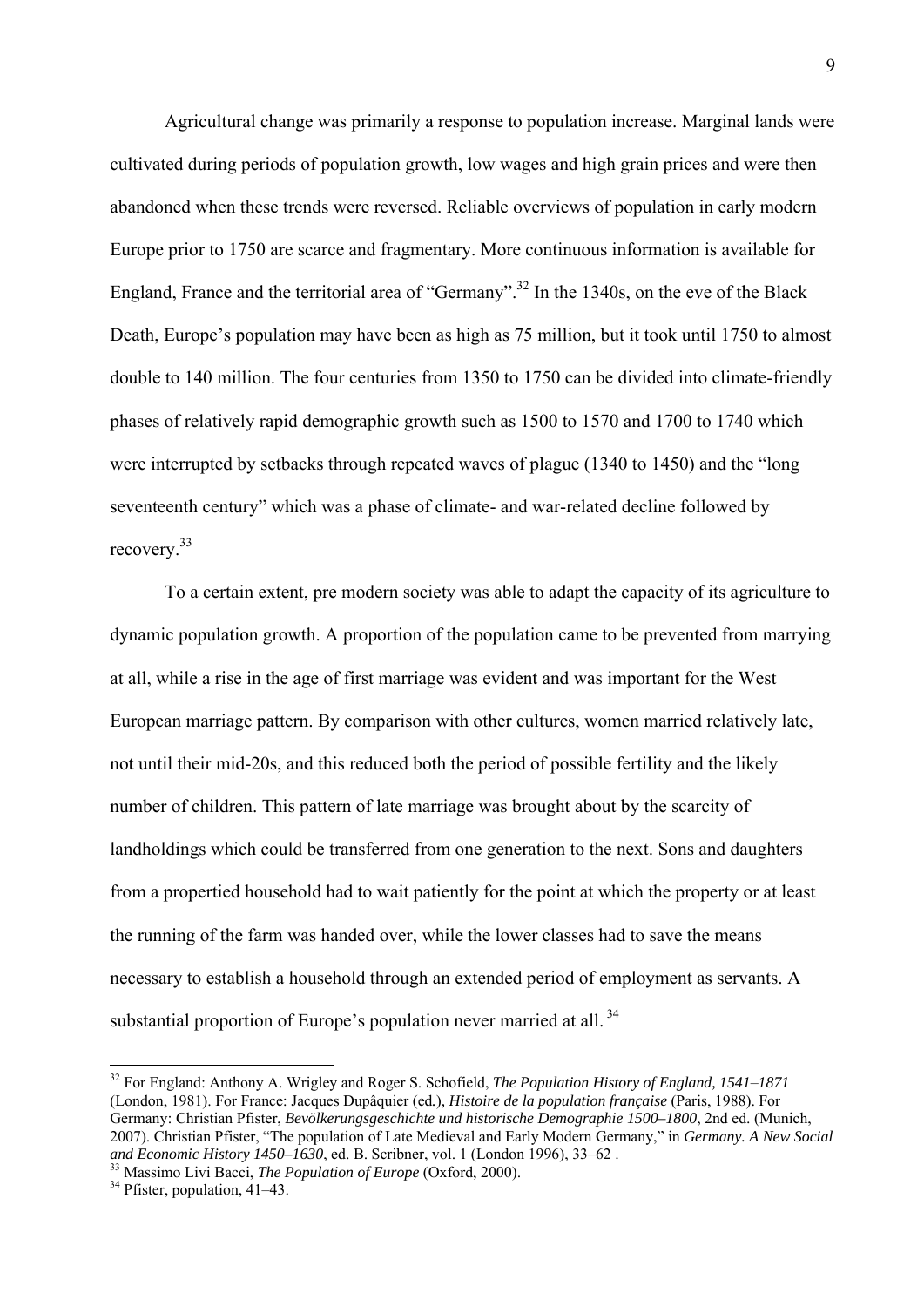"Urban populations generally were so unhealthy that they could not reproduce fast enough to offset their mortality; they were sustained only by constant influx from the surrounding countryside. Cities were black holes for population until improvements in sanitation and disease control were developed, only about 100 to 120 years ago. The natural decrease (surplus of deaths over births) in London in 1750 was so great, that it alone cancelled half the natural increase of all of England."35

Agrarian societies were not entirely sustainable in the long run even though their system was powered only by solar energy. In addition to forest depletion, soil degradation, exacerbated by frequent heavy rainfall, tended to undermine its fertility. Whether improvements in soil management could outweigh these problems, is open to debate.<sup>36</sup> Systemic analyses like that of Rolf Peter Sieferle and his co-authors all but ignore that life in agricultural societies was hard and highly uncertain. The inherent lack of stability is, on the one hand, related to the permanent threat of sudden death from epidemic disease. The experience of sudden death striking every age, every rank, men and women, infants and children through a handful of recurrent epidemics such as smallpox, typhus, dysentery and plague, was part of everyday life. On the other hand, the availability of plant biomass, fluvial transportation, wind and water power were highly volatile and unpredictable according to the character of the seasons. Harvest failures due to inclement weather were a high risk for pre modern society, comparable to the threat of severe nature induced disasters for people today. They undermined the economic basis of the numericallypreponderant lower social strata through a surge in food prices, plummeting real wages, unemployment, poverty and hunger. The study of nature induced crises which over the past fifteen years has become an important dimension of environmental history, has convincingly demonstrated that nature, rather than being a benign mother, was often a source of disruption and

<u>.</u>

<sup>&</sup>lt;sup>35</sup> McNeill, "The First Hundred Thousand Years," 20.

<sup>36</sup> John R. McNeill and Verena Winiwarter, "Soils and Societies: Perspectives from Environmental History: Introduction," in *Soils and Societies: Perspectives from environmental history*, ed. ibid. (Cambridge, 2010), 1–6.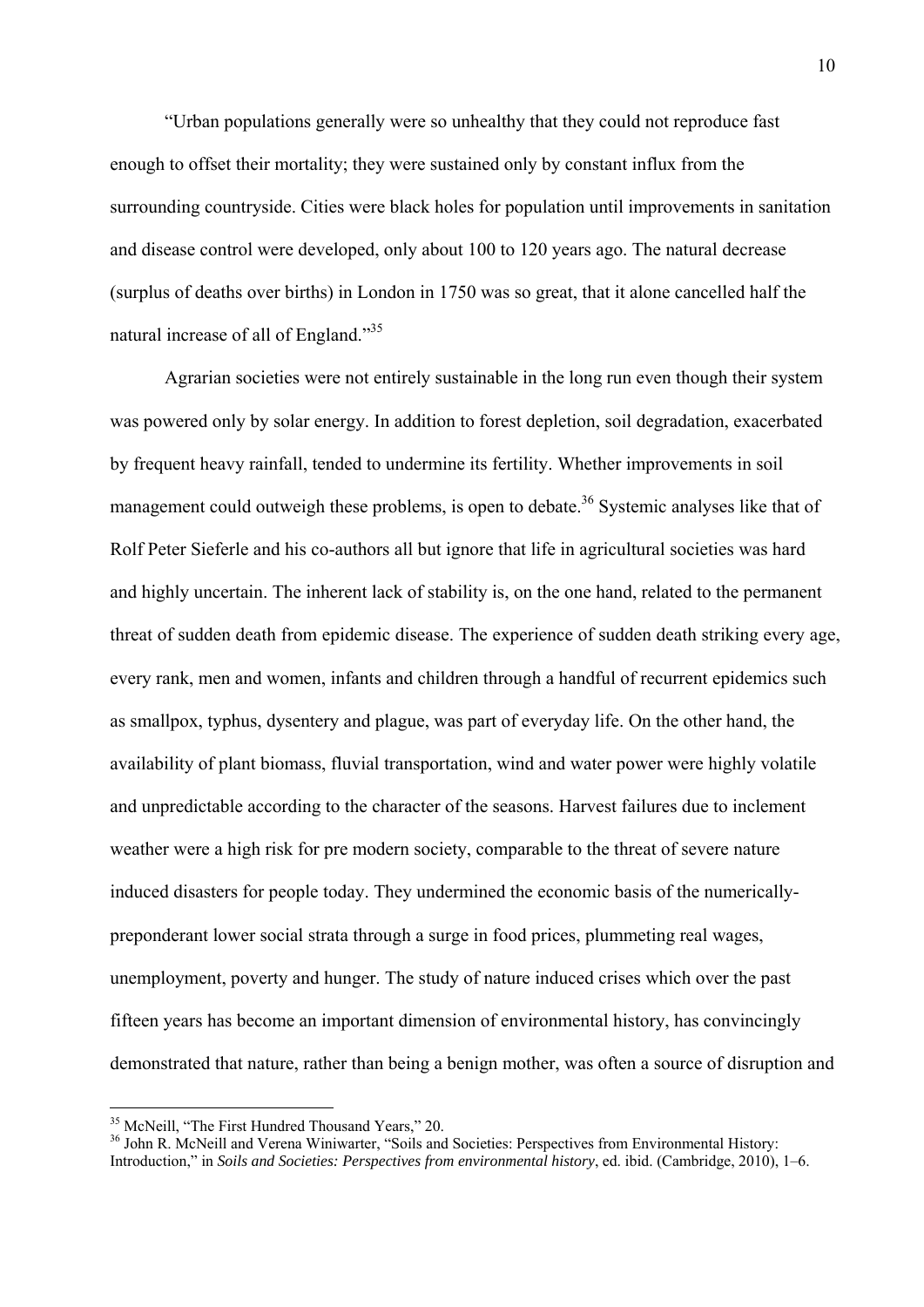disaster.<sup>37</sup> This also relates to recent experiences of natural disasters such as the devastating Elbe flood of 2003, the terrifying tsunami of 2004 and the disaster of hurricane Katrina in 2005.

## **The historical study of weather and climate: the roles of the scientist and the historian**

Robust evidence that weather and climate have changed significantly over the last millennium, has been assembled by palaeo-climatologists and historical climatologists. Palaeo-climatologists are scientists who analyse data stored in what may be styled the 'Archives of Nature', such as tree rings and ice cores. This data reveals changes in climate, usually temperatures, for periods extending over many centuries or even millennia. Climate stands for the statistical properties of climatic elements, usually temperature and precipitation in a given region over several decades. Palaeoclimatological studies are directed towards an improved understanding of climatic processes and the inherent causes of climatic change. Historical climatologists are historians, geographers and physicists interpreting documentary sources which survive in the 'Archives of Society' such as chronicles and weather diaries. Climate and climatic change are statistically determined. They cannot be experienced by our senses, in contrast to weather which is understood as atmospheric conditions over shorter time scales, ranging from days to seasons.<sup>38</sup> There is thus a gap between the scale on which palaeo-climatologists produce information and that on which humans perceive atmospheric changes and respond to them. **Meteorological reports in chronicles are "personalized narratives of extraordinary, striking or rare [weather] phenomena". According to the Aristotelic tradition, "the subject matter of meteorology was events, rather than long term processes" <sup>39</sup> Compared to data from** Archives of Nature, documentary sources have the advantage of shedding light on the interplay of different weather elements, such as temperature, precipitation, snow-cover, cloud cover and wind. Moreover they put a focus on the consequences of extreme weather for societies.

<u>.</u>

<sup>37</sup> E.g. Christof Mauch and Christian Pfister (eds), *Natural disasters, cultural responses: case studies toward a global environmental history*. (Lanham, 2009).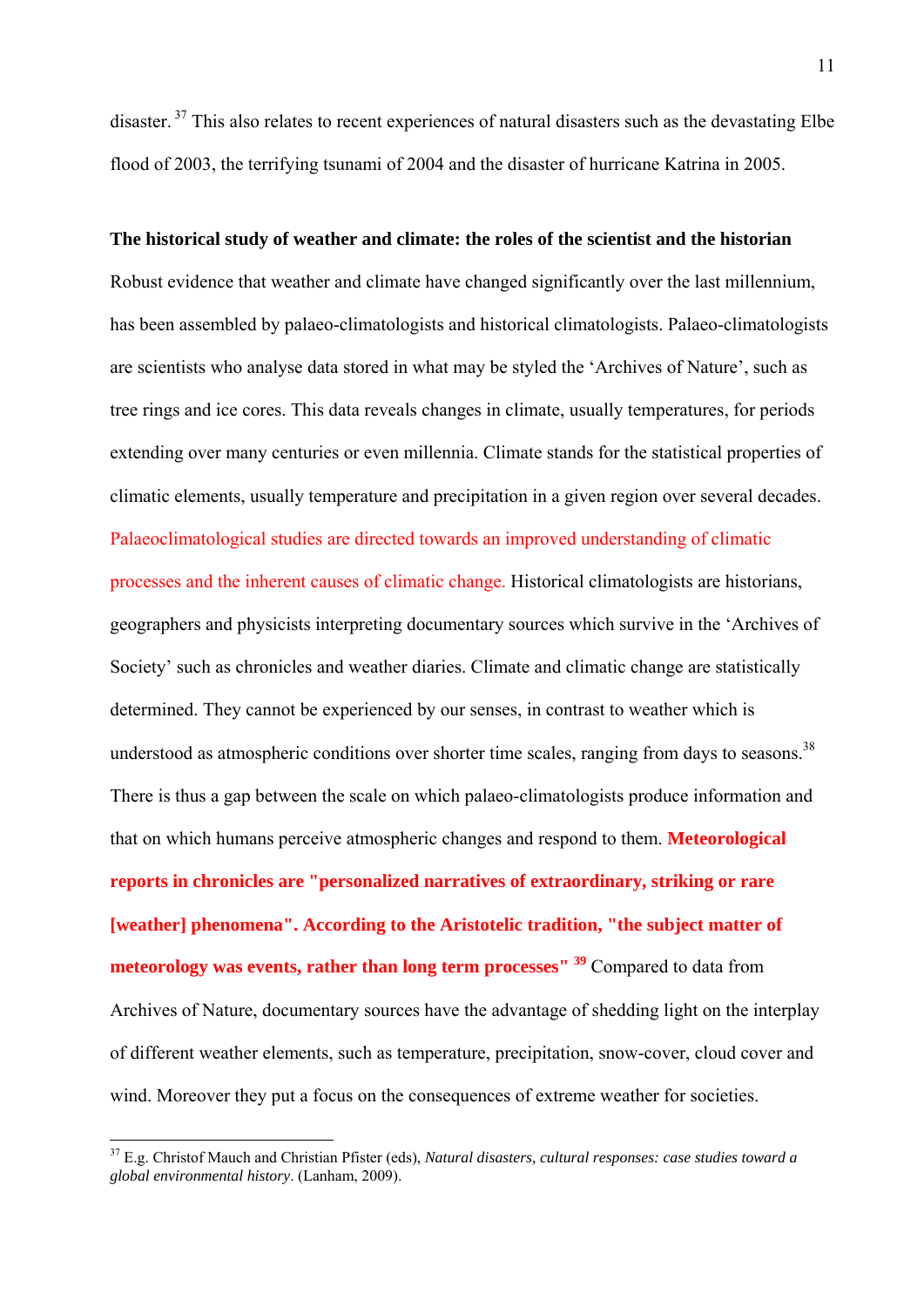The objectives of palaeo-climatologists and historical climatologists are similar to the extent that both attempt to reconstruct climate for the period prior to the creation of national meteorological networks from the mid nineteenth century. To that extent, data from Archives of Nature and Society to some extent complement each other. Where documentary data is fragmentary or lacking, longer term temperature or precipitation trends may be drawn from evidence contained in the Archive of Nature. In cases, where it is important to establish the nature and severity of extreme conditions, documentary data are more differentiated and casespecific. Beyond reconstructions of climate, historical climatologists also study the history of rainfall and sunshine to investigate weather impact on time scales to which past societies were vulnerable, including short term events such as killing frosts and devastating hailstorms. At the same time, extreme events and nature-induced disasters are foci for debates on, as well as social representations of, weather and climate. The article by Rudolf Brazdil and his co-authors provides an extended analysis and interpretation of documentary sources and their value and limitations. 40

The study of the interaction of weather and society was central to historical climatology in the 1970s and early 1980s. This is related to the interests of its two founding fathers. Emmanuel Le Roy Ladurie is a historian with a passion for studying weather and climate. His *History of Climate since the Year 1000* was widely read and proved influential*.* 41 The late Hubert Lamb was a climatologist with a passion for human history.<sup>42</sup> In 1979 he convened an international "Conference on Climate and History" in Norwich (UK). This gathering provided an umbrella for more than 250 historians, geographers, climatologists and archaeologists who had until then worked more or less in isolation. The public debate about the global food crisis taking

<sup>&</sup>lt;sup>38</sup> Mike Hulme, Suraje Dessai et al., "Unstable climates: Exploring the statistical and social constructions of 'normal' climate,"  $Geoforum$  40 (2009): 197–206.

<sup>&</sup>lt;sup>39</sup> (**Jankovic 2000, 34).**<br><sup>40</sup> Rudolf Brazdil, Christian Pfister et al., "Historical Climatology in Europe – the State of the Art," *Climatic Change* 70 (2005): 363–430.

<sup>41</sup> Emmanuel Le Roy Ladurie, *Times of Feast, Times of Famine. A History of Climate since the Year 1000* (London 1972); originally published as *L'histoire du Climat depuis l'An Mil* (Paris, 1967). 42 Hubert H. Lamb, *Climate, history and the modern world,* 2nd ed. (London, 1995).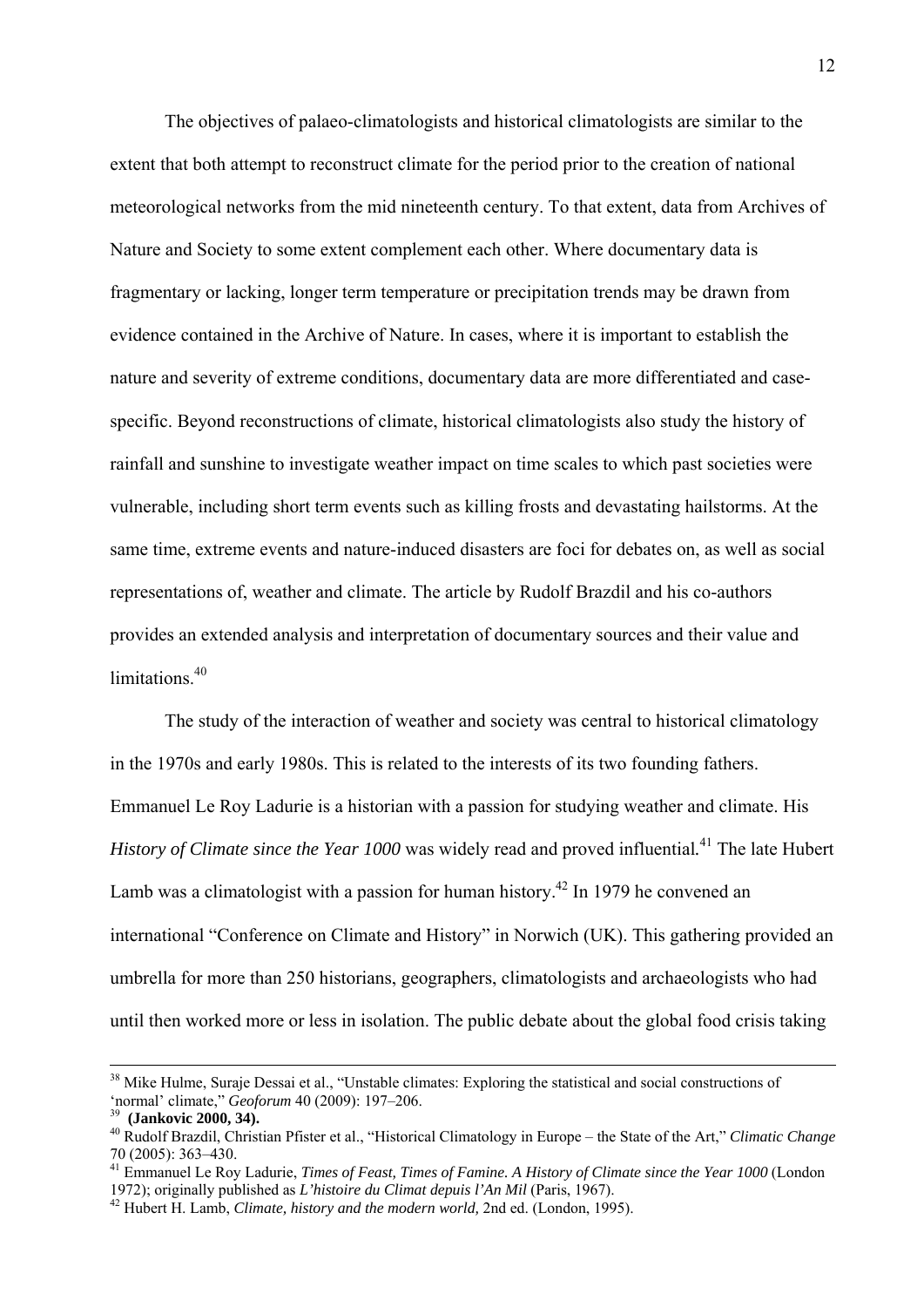place at that time made it an opportune moment to consider the impact of climate in the past. From the early 1980s, when the "Green Revolution" gained momentum, famines disappeared from the headlines. At around the same time, the mainstream of historians turned away from investigating the facts of material life towards the more promising field of cultural history. Historical climatologists for their part became involved in research programmes which sought to reconstruct past temperatures in the context of the new debate on anthropogenic climate change. More recently, investigations into the consequences of weather and climate for human societies in the past are once more gaining ground. An International Society for Historical Climatology and Climate History was founded in 2012.

## **Weather history – a composite picture from thousands of parts**

Humans are part of two different spheres of existence and causation: the natural and the cultural. With their bodies, they are part of the biological sphere of nature. With their minds, they are part of the symbolic sphere of culture.<sup>43</sup> Weather has a prominent place in both. Prior to the industrial age it was not only a significant component of man's biological life, but as a fundamental everyday experience it also held a prominent place in people's minds. Knowledge about and understanding of weather had been a central part of the culture of agrarian societies ever since the advent of writing. In order to make the memory of past events permanent, literate societies used to set down their experience of weather episodes together with their knowledge of climate, which was remarkable for the pre-meteorological era.

With regard to the content of sources, climate historians distinguish between three types of data: early instrumental measurements, direct narrative data and indirect proxy-data (Table 1).

## **Table 1 Survey of data on weather and climate from Archives of Society**

## *Data Category Contents*

<sup>43</sup> Rolf Peter Sieferle, "Kulturelle Evolution des Natur-Kultur Verhältnisses," in *Gesellschaftlicher Stoffwechsel und Kolonisierung von Natur*, ed. M. Fischer-Kowalski and H. Haberl (Amsterdam, 1997), 37–53, here 39.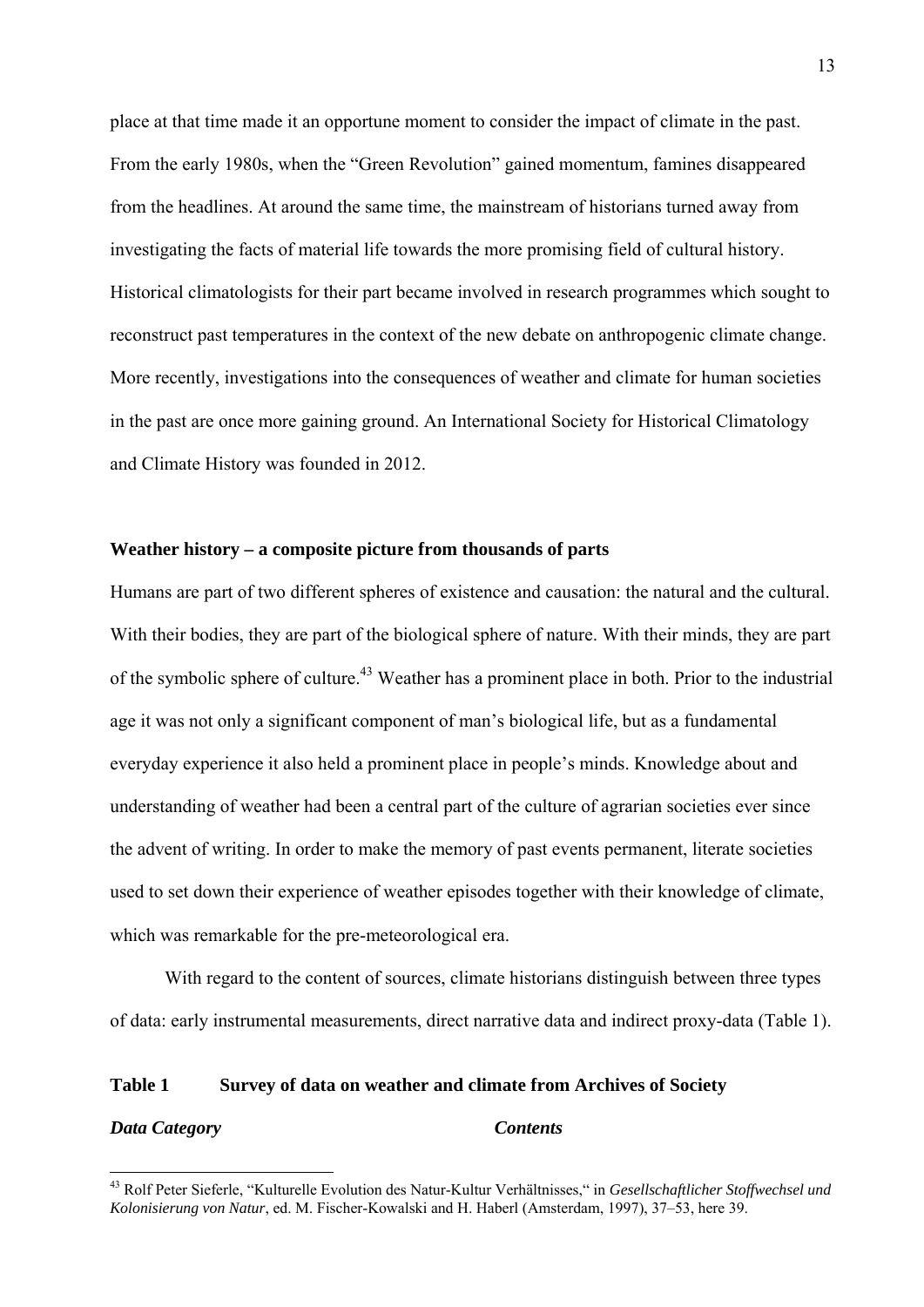| <b>Direct Data</b>            | $\bullet$ Air<br>(Early) Instrumental Measurements     |
|-------------------------------|--------------------------------------------------------|
|                               | pressure, air-temperature, precipitation, water gauges |
|                               | (Instrumental diaries)                                 |
|                               | <b>Direct or Narrative Data:</b><br>$\bullet$ Eye      |
|                               | observations, from several times a day down to         |
|                               | hourly (Weather diaries and ship's logbooks)           |
|                               | • Reports of spells of weather, extreme weather        |
|                               | anomalies, weather impacts and perceptions             |
|                               | (Chronicles)                                           |
|                               | • Dates of and reasons for Rogation Ceremonies and     |
|                               | Days of Penitence (Ecclesiastical data)                |
| <b>Indirect or Proxy Data</b> | <i>Biotic data:</i> • Plant phenological observations  |
|                               | • Timing of agricultural work                          |
|                               | Physical data: • Freezing and thawing of rivers and    |
|                               | lakes, time of snowfalls and duration of snow cover    |
|                               | (cryospheric data)                                     |
|                               | • Reports on floods and low water; flood and low       |
|                               | water marks (hydrological data)                        |
|                               | • Paintings of ancient glaciers; reports on advance    |
|                               | and retreat of glaciers (glaciological data)           |
|                               | Archaeological data: • Abandonment of settlements,     |
|                               | changes in statistics of human height and in nutrition |

The earliest meteorological instruments – thermometers and barometers – were developed by Galileo Galilei and his successors in Italy. In 1654 the Grand-Duke Ferdinand II of Tuscany sponsored the establishment of the first network of meteorological stations located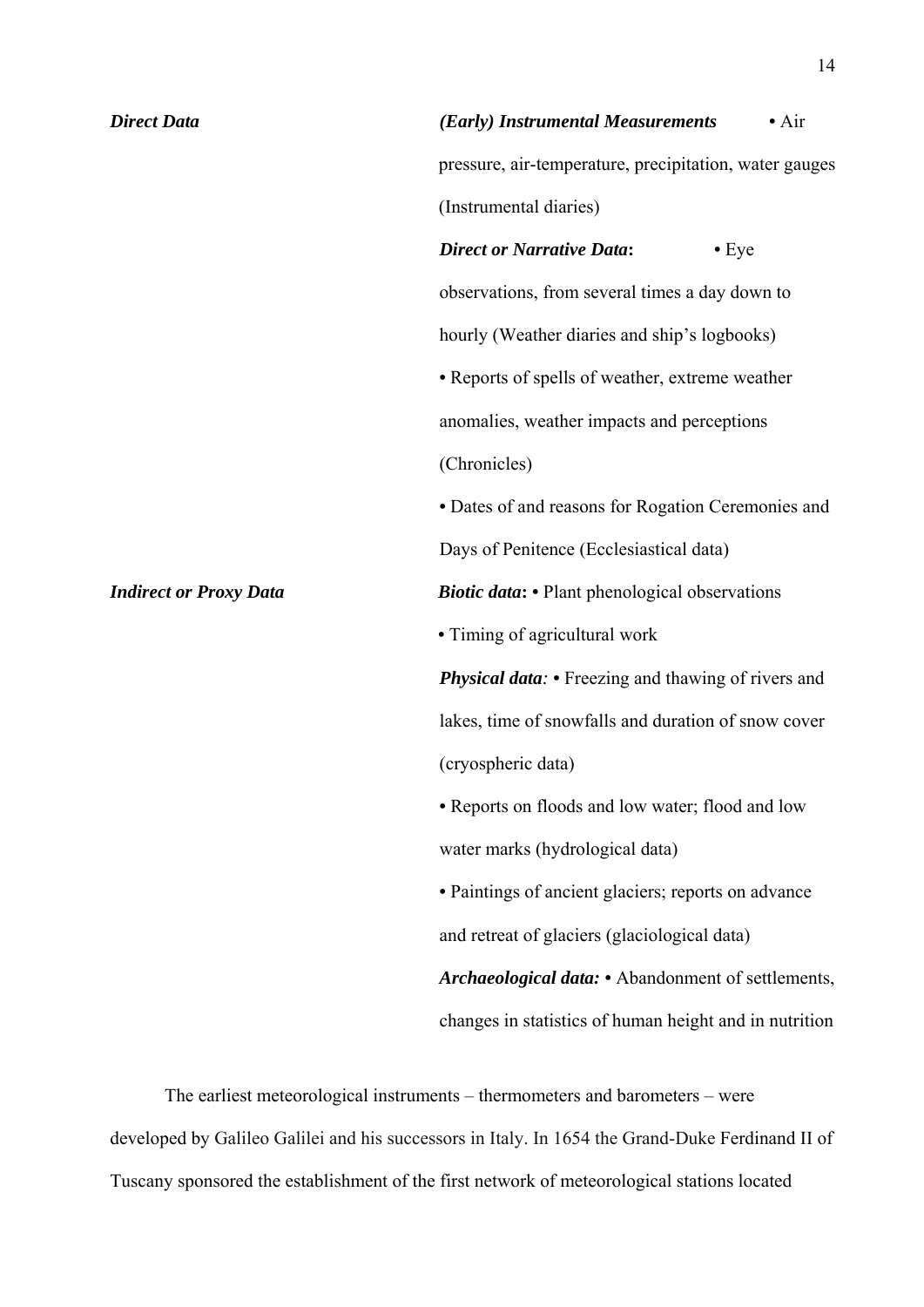mainly in the Italian peninsula.<sup>44</sup> In the eighteenth century, many individuals – priests, nobles, scholars and wealthy landowners – acquired barometers and thermometers and began instrument observations. Early instrument measurements, prior to the period of national network observations from the late nineteenth century, are usually found in weather diaries alongside narrative accounts. Linking early instrument measurements to modern ones requires careful standardization, because early instruments were inadequate and guidelines as to where instruments should be located are often lacking, while metadata is seldom available.<sup>45</sup> Homogenization is particularly difficult for precipitation due to different types of gauge used in each country and variations in how far above ground level they are set. Moreover, proper homogenization is complicated by a significant decrease in the number of rain-gauge stations as one moves further into the past and also by the considerable spatial variability of precipitation when compared, for example, with air temperature,  $46$ 

**Direct data** are weather narratives set down sequentially, ranging from scant mentions in weather diaries to extended descriptions found in chronicles. Chroniclers describe how people experienced and interpreted extreme weather events on the basis of their particular worldviews. Weather diaries began to be kept from the late fifteenth century, when the large-scale publication of astronomical calendars first provided a suitable medium for daily recording of outline meteorological observations. On the high seas, daily changes in wind and weather were duly registered in ship's logbooks from the late seventeenth century. Every officer on board was required to keep data of this kind. Ecclesiastical data about the time and purpose of rogations, religious services conducted to mitigate climatic extremes such as droughts (*Pro Pluvia*

<sup>&</sup>lt;sup>44</sup> H. Howard Frisinger, *The History of Meteorology: to 1800* (New York, 1977), 47.<br><sup>45</sup> Dario Camuffo and P. Jones (eds.), *Improved understanding of past climate variability from early daily European instrumental sou* 

<sup>&</sup>lt;sup>46</sup> Peter Dobrovolný, Rudolf Brázdil, Mirek Trnka, Oldrych Kotyza, Hubert Valášek::Precipitation reconstruction for the Czech Lands, AD 1501–2010, International Journal of Climatology, accepted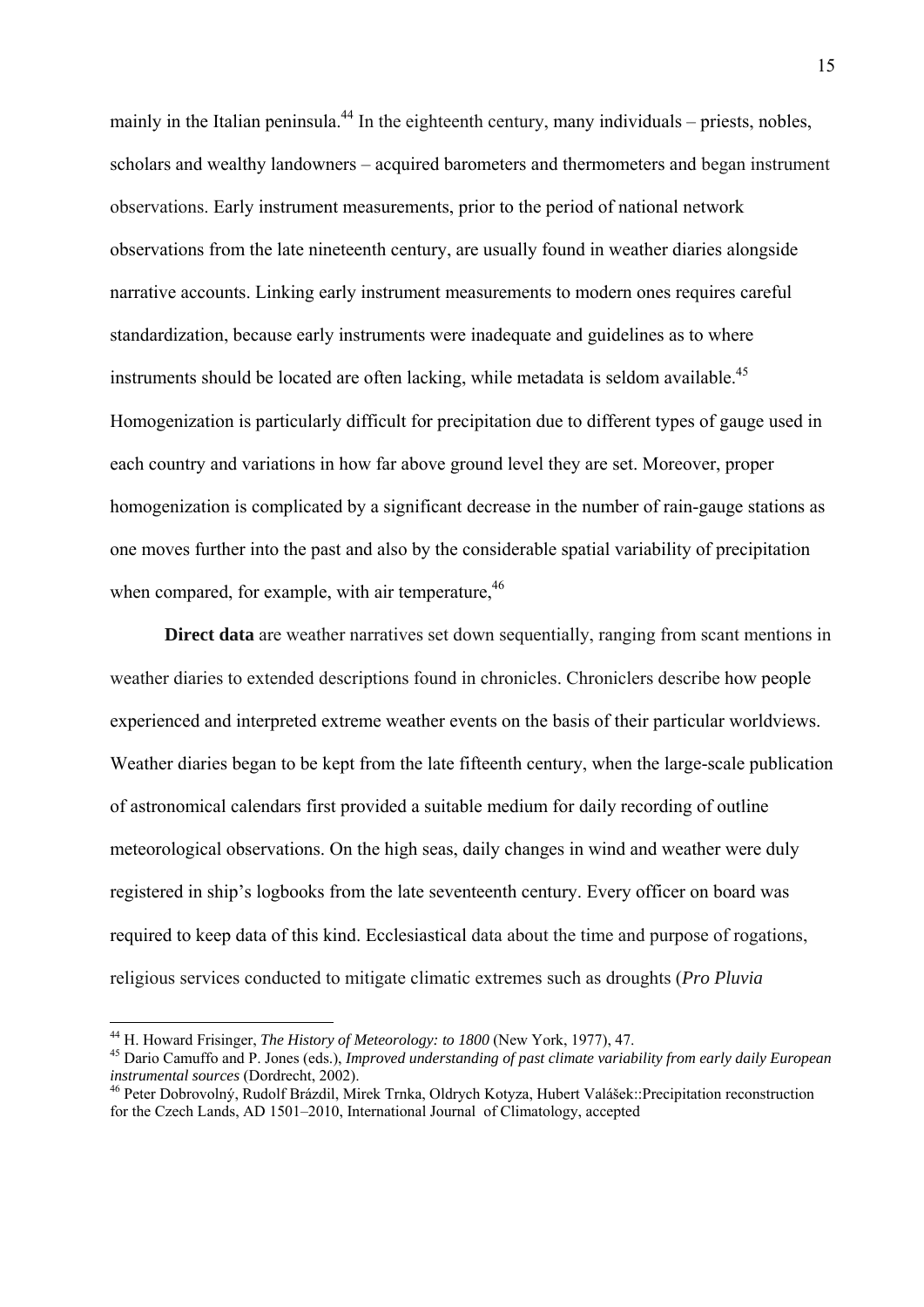*Rogations*) or endless rains (*Pro Serenitate Rogations*) are an important proxy for assessing the severity of extreme episodes of weather.<sup>47</sup>

**Indirect data** refers to biophysical evidence that is to some extent controlled by weather and climate. The word 'biophysical' is made up of the terms biological and physical. Biological data refers to the time of ripening of crops, and wild plants and the dates of agricultural activities such as the harvest. Physical data refers to indicators such as the duration of snow cover, the freezing and thawing of rivers, lakes, ponds and streams as well as the incidence of floods and low tides. Many chroniclers were eager to include biophysical observations in their narratives, because those were known to be compatible with analogous occurrences in the past and future, and therefore suited to advance human knowledge concerning climatic risks. The relationship of biophysical proxies to climatic elements, temperature and precipitation, must be established by the researcher employing statistical analysis. Pictorial representations of historic glaciers in the form of drawings and paintings allow reconstructions to be made of the previous extension and volume of the ice as far back as the seventeenth century.<sup>48</sup>

Another indirect source which is important is archaeological evidence. Archaeologists investigate climate and human activity in the past, primarily through the recovery and analysis of man-made relicts buried in Archives of Nature. Evidence about people's body height or about the establishment and abandonment of settlements is often assumed to result from the long-term effects of climate and/or climatic extremes, but such hypotheses need to be carefully validated.<sup>49</sup>

<sup>&</sup>lt;sup>47</sup> Weather diaries: Christian Pfister, Anita Bokwa et al., "Daily Weather Observations in Sixteenth-Century Europe," *Climatic Change* 43 (1999), 111–150. Ship's logbooks: Dennis Wheeler, "British Ships' logbooks as a source of historical climatic information", in *Nachhaltige Geschichte. Festschrift für Christian Pfister*, ed. A. Kirchhofer, D. Krämer et al. (Zürich, 2009), 109–126. Ecclesiastical data: Mariano Barriendos, "Climate and Culture in Spain. Religious Responses to Extreme Climatic Events in the Hispanic Kingdoms (16th–19th Centuries)", in *Cultural Consequences of the Little Ice Age*, ed. W. Behringer, H. Lehmann et al. (Göttingen, 2005), 379–414.

<sup>48</sup> Samuel U. Nussbaumer, Heinz J. Zumbühl et al., *Fluctuations of the "Mer de Glace" (Mont Blanc area, France), AD 1500*–*2050: an interdisciplinary approach using new historical data and neural network simulations* (Innsbruck, 2007).

<sup>49</sup> Colin Renfrew and Paul Bahn, *Archaeology: theories, methods and practice*, 4th ed. (London, 2004), 13.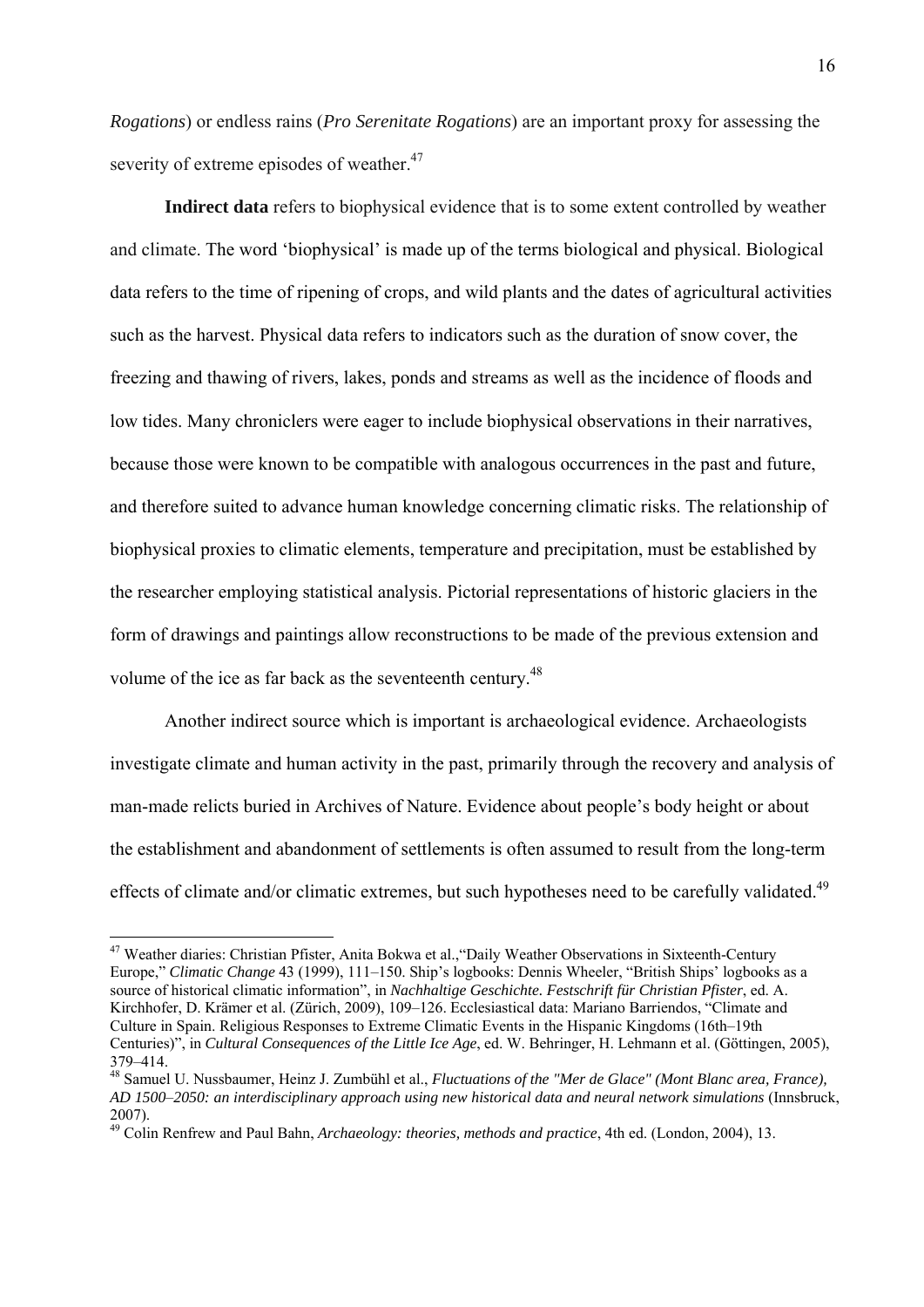Another important distinction in the area of documentary evidence concerns the agents who generated or directed the production of sources. Knowing who produced the records and why these were produced is essential in order to detect flaws and shortcomings.

| <b>Data Category</b>        | <b>Personal sources</b> | <b>Institutional sources</b> |
|-----------------------------|-------------------------|------------------------------|
| <b>Instrumental:</b>        | • Instrumental diaries  | • Protocols of a             |
|                             |                         | meteorological network       |
|                             |                         | stations                     |
| <b>Direct or Narrative:</b> | • Weather diaries       | • Ship's logbooks            |
|                             | Chronicles              | • Mandatory reports about    |
|                             |                         | weather impacts              |
|                             | • Letters, Diaries      | • Ecclesiastical evidence    |
|                             | • Travellers' accounts  |                              |
|                             | • Scientific papers     |                              |
| <b>Indirect or Proxy:</b>   | • all personal sources  | • Administrative records     |
|                             |                         | on weather-related           |
|                             |                         | activities and sources of    |
|                             |                         | income                       |

• **Personal Sources** were generated and shaped by individuals who were motivated to record weather observations. Such sources may contain both direct and indirect data. Most suffer from gaps of varying length for biographical reasons. Knowing the personal background of an author is helpful to assess which climatic elements he may have highlighted and which he may have disregarded. The date of an event can only be accepted if it falls within the lifetime of the author of the source which requires the date of his birth and death to be established.

• **Institutional sources** were generated and shaped within the framework of administrative structures, organizations such as monasteries, hospitals and town governments. These bodies did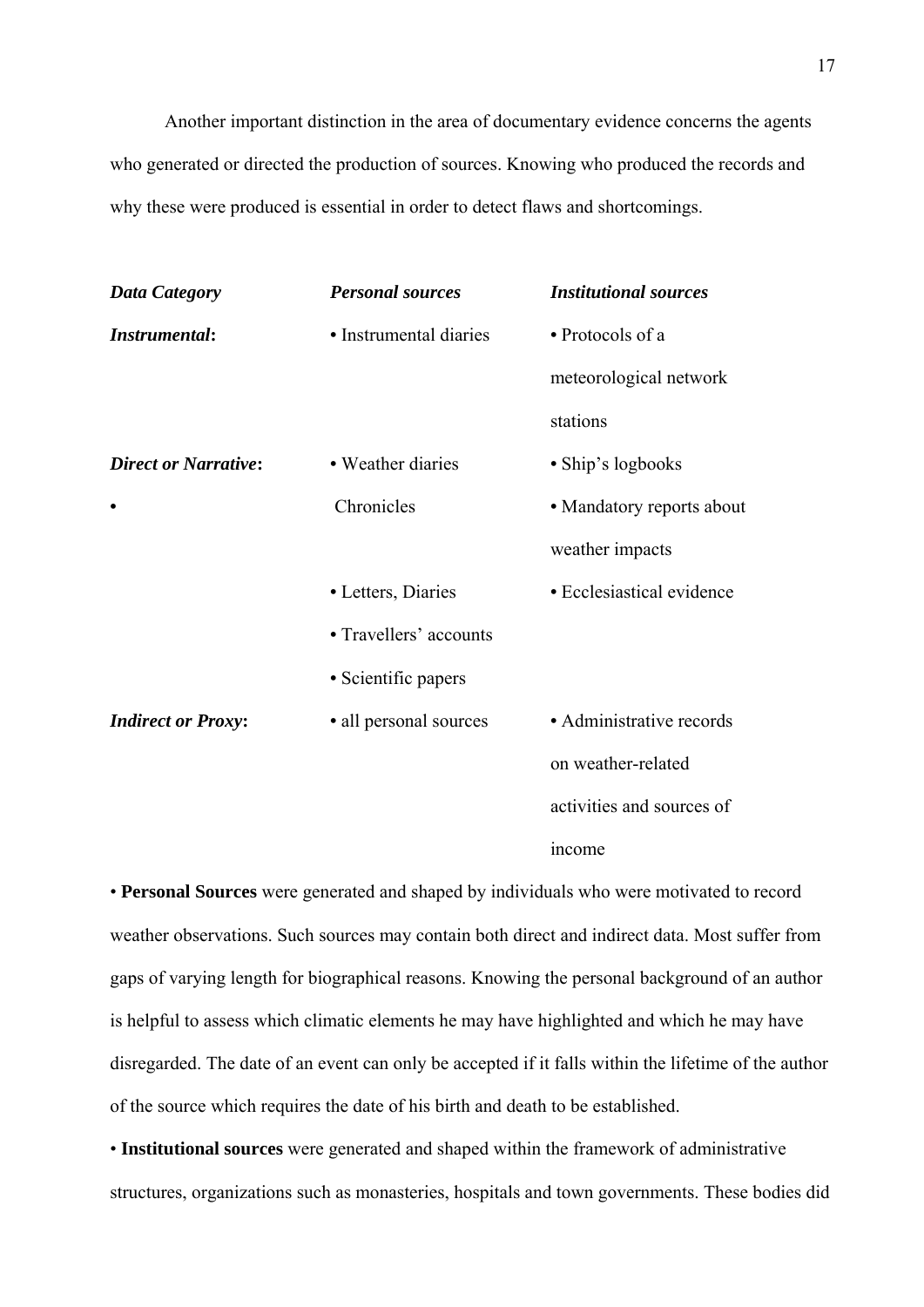not primarily intend to document weather. Rather, they were concerned with the accounting of receipts and expenditures, some of which fluctuated according to the weather. Bureaucratic routines involved annual record keeping, even for years of "average" climate, sometimes over several centuries. For example, the start of the sailing season each year in Stockholm, deduced from administrative sources on harbour activities, may serves as a proxy variable for January to April temperatures over the entire period from the early-sixteenth century until at least the beginning of the 1870s, Lotta Leijonhufvud and her co-authors demonstrated. Another example concerns the start of the winter grain harvest in Switzerland and southwest Germany which can be obtained from the accounts of the Basel Hospital and other administrative sources from 1444 to 1970 and acts as a proxy for March to July temperatures. Serial information concerning the beginning of the grape harvest in France and elsewhere go back as far as the late fourteenth century. Bureaucratic routines may also include reporting to a higher authority. For example, Venetian governors in the Adriatic and Eastern Mediterranean had to report annually to their superiors in Venice, about events which affected income and expenditure in their territories, for instance storms damaging port installations or droughts destroying the harvest. In a similar way, authorities submitted reports about weather damage to crops or buildings when householders who had suffered applied for a reduction in their taxes, as case studies from today's Czech Republic demonstrate.50

There remains the problem of creating continuous quantitative time-series from

<u>.</u>

miscellaneous evidence contained in personal and institutional sources. Historical climatologists

<sup>&</sup>lt;sup>50</sup> Stockholm: Lotta Leijonhufvud, Rob Wilson et al., "Five centuries of Stockholm winter/spring temperatures reconstructed from documentary evidence and instrumental observations", *Climatic Change*, 101/1 (2010), 109–141. Switzerland and southwest Germany: Oliver Wetter and Christian Pfister, "Spring-summer temperatures reconstructed for northern Switzerland and south-western Germany from winter rye harvest dates, 1454–1970", *Climate of the Past*, 7 (2011), 1307–1326. France: Valerie Daux, Inaki Garcia de Cortazar-Atauri et al., "An opendatabase of Grape Harvest Dates for climate research: data description and quality assessment", *Climate of the Past*, 8 (2012), 577–588. Venice: Jean Grove and Annalisa Conterio, "The Climate of Crete in the Sixteenth and Seventeenth Centuries", *Climatic Change*, 30/2 (1995), 223–247. Czech Republic: Rudolf Brázdil, Katarina Chromá, Hubert Valášek, Lukas Dol´ak: Hydrometeorological extremes derived from taxation records for south-eastern Moravia, Czech Republic, 1751–1900AD, Climate of the. Past, 8, 2012, 467–481. Lukáš Dolák, Rudolf Brázdil, Hubert Valášek: Hydrological and meteorological extremes derived from taxation records: the estates of Brtnice, Třebíč and Velké Meziříčí, 1706–1849, *Hydrological Sciences Journal*, 58 (2013):1620-1634.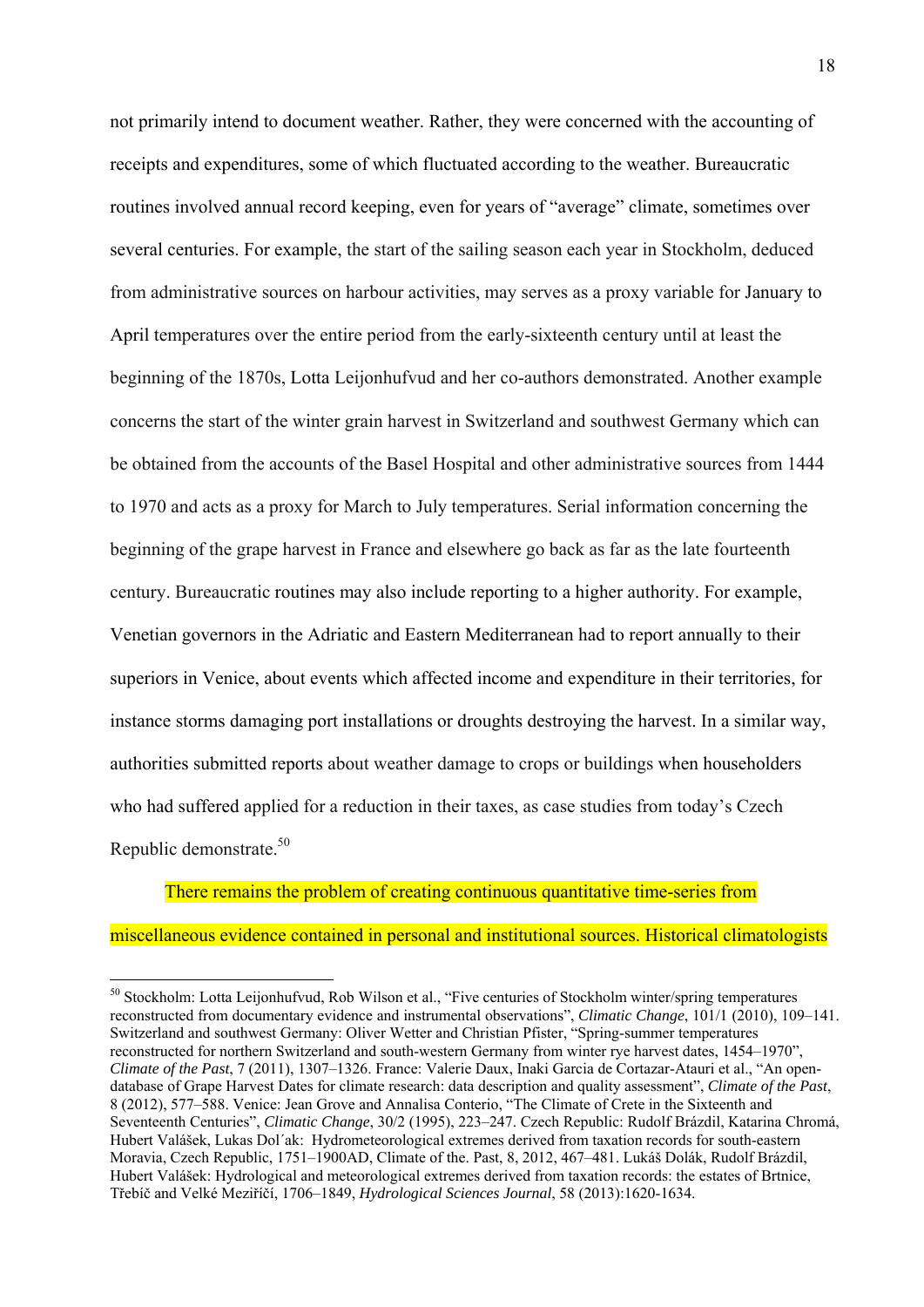take on the challenge of fitting together thousands of individual pieces of evidence to create a detailed picture of past weather, which is then converted to continuous time series of synthetic proxy indicators of temperature and precipitation. Like today's meteorologists and climatologists, historians thus "assemble" climate from daily, weekly and monthly weather observations. The underlying procedure named "weather hindcast"<sup>51</sup> is carried out as follows: Initially, it is essential to make sure that the picture obtained for a particular time span is "meteoro-logical", i.e. in accordance with atmospheric laws. Subsequently, an index is derived from the evidence for every month or season. It consists of seven grades encompassing values for temperature of -3 (extremely cold),  $-2$  (very cold),  $-1$  (cold),  $0$  ("average"),  $+1$  (warm),  $+2$  (very warm and  $+3$ (extremely warm). Accordingly, the precipitation index employs the same methodology using grades of -3 (extremely dry), -2 (very dry), -1 (dry),  $0$  ("average"), +1 (wet), +2 (very wet) and +3 (extremely wet). Of course, assessing these so-called "Pfister indices" is to some extent subjective, depending upon the quality of the evidence and the experience of the researcher. Yet there is a high degree of correlation for the indices obtained independently for separate countries. For the fifteenth century Chantal Camenisch set up an almost continuous series of winter, spring and summer temperature indices for the Low Countries.<sup>52</sup> Nearly continuous monthly temperature indices are available for Germany, the Czech Republic and Switzerland from 1500 until the early nineteenth century.<sup>53</sup> Seasonal and annual precipitation from 1500 for the Czech Republic was reconstructed using documentary and instrumental data.<sup>54</sup> Sea-level pressure, temperature and precipitation have been reconstructed statistically for the whole of Europe on a

<u>.</u>

<sup>51</sup> Translated froom the German "Wetternachhersage" (Christian Pfister, *Wetternachhersage, 500 Jahre Klimavariationen und Naturkatastrophen 1496–1995.* Bern 1999)<br><sup>52</sup> Chantal Camenisch: Endlose Kälte. Getreidepreise und Witterungsverlauf am Beispiel der burgundischen

Niederlande im 15. Jahrhundert, Köln forthcoming.

<sup>&</sup>lt;sup>53</sup> Petr Dobrovolny, Anders Moberg et al., "Monthly, seasonal and annual temperature reconstructions for Central Europe derived from documentary evidence and instrumental records since AD 1500", *Climatic Change*, 101/1–2 (2010), 69-107.

<sup>&</sup>lt;sup>54</sup> Petr Dobrovolný, Rudolf Brázdil, Mirek Trnka, Oldrych Kotyza, Hubert Valášek Precipitation reconstruction for the Czech Lands, AD 1501–2010, *International Journal of Climatology*, accepted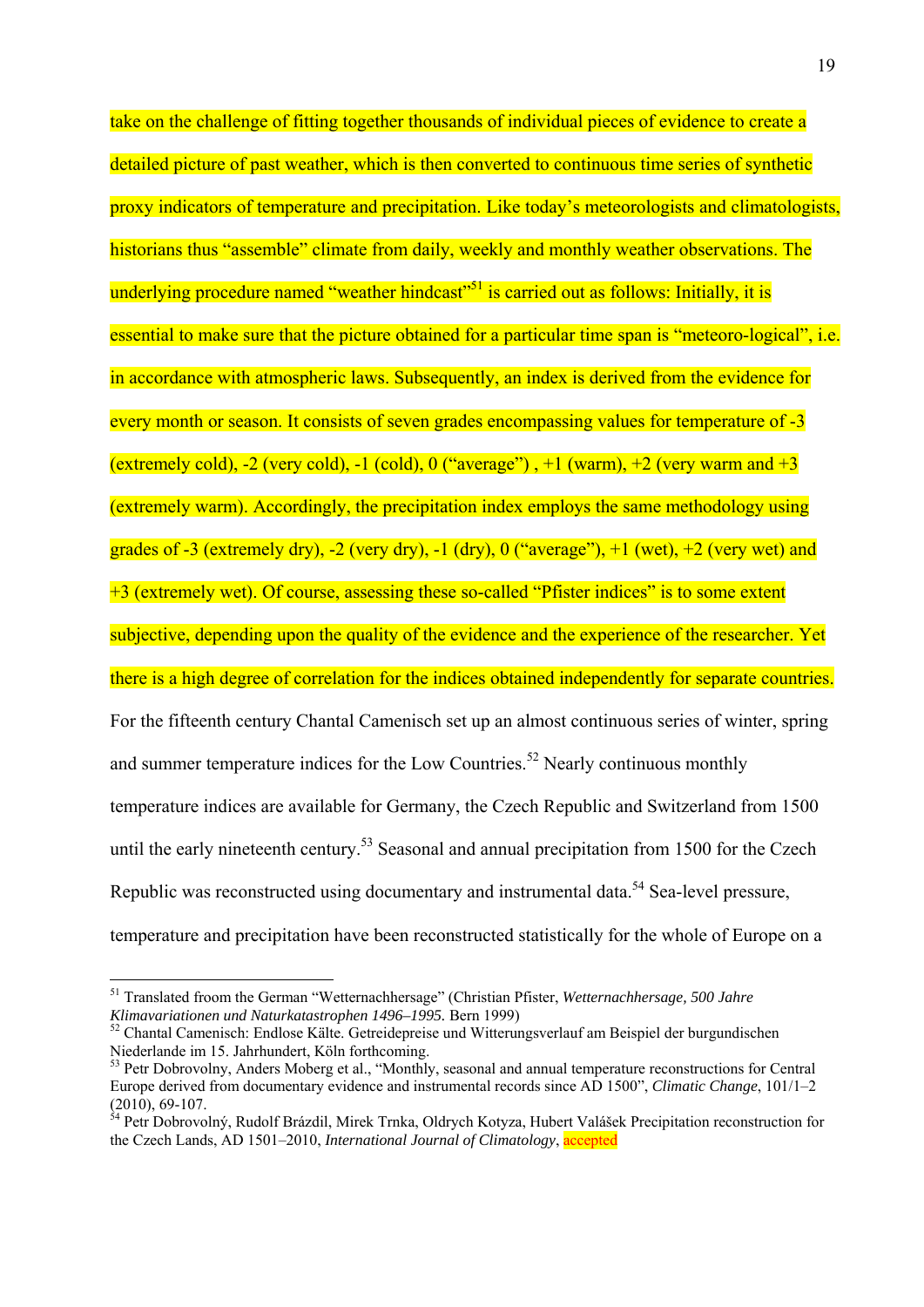monthly (1659 onwards) and seasonal (1500 onwards) basis by Jürg Luterbacher together with his colleagues.<sup>55</sup>

## **Climatic Trends and Weather Extremes**

<u>.</u>

The geographical range of documentary evidence and its availability over time in Europe are uneven. Data is still fragmentary for Northern Europe (except Iceland), the Balkans and Russia, while it is almost continuous for western and central Europe from about 1170, at least for "summer" and "winter" seasons. This enabled Pierre Alexandre to produce a critical compilation of data from this core region for the period 1000 to  $1425$ .<sup>56</sup> Records of seasonal temperature variations for Germany exist for the past millennium, extending back into the Middle Ages.<sup>57</sup> In the period after 1550 the quality and density of information greatly improves and near continuous indices are available for several countries. For England and France measured monthly temperatures are available from  $1658/59$ .<sup>58</sup> Long series of measured monthly precipitation are available for Paris from 1688 and for Kew (London) from 1697.<sup>59</sup>

The final section of this article provides an outline of the main climatic trends. More detailed information may be found in regional syntheses of weather and climate which are available for Iceland, France, the British Isles, the Southern and Northern Netherlands, Germany, Switzerland, Italy, the Czech Republic, Hungary, Poland and Russia<sup>60</sup>

<sup>&</sup>lt;sup>55</sup> Jürg Luterbacher, Daniel Dietrich et al., "European Seasonal and Annual Temperature Variability, Trends, and Extremes Since 1500", *Science*, 303 (2004), 1499–1503; Andreas Pauling, Jürg Luterbacher et al.,"Five Hundred Years of gridded high-resolution precipitation reconstructions over Europe and the connection to large scale circulation". Climate Dynamics. 26 (2006). 387–405.

<sup>&</sup>lt;sup>56</sup> Pierre Alexandre, *Le Climat en Europe au Moyen Age - Contribution à l'histoire des variations climatiques de 1000 à 1425, d'après les sources narratives de l'Europe occidental* (Paris 1987). 57 Rüdiger Glaser and Dirk Riemann, "A thousand-year record of temperature variations for Germany and Central

Europe based on documentary data," *Journal of Quaternary Science* 24 (2009): 437–449.<br><sup>58</sup> Phil Jones and Mike Hulme, "The changing temperature of Central England," in *Climates of the British Isles: Past,* 

*Present and Future*, ed. M. Hulme and E. Barrow (London 1997), 173–196; Emmanuel Le Roy Ladurie, *Naissance de l'Histoire du Climat* (Paris 2013), appendix by Didier Rousseau. 59 Victoria C. Slonosky. "Wet winters, dry summers? Three centuries of precipitation data from Paris."

*Geophysical Research Letters* 29 (2002), 1-4. B.G. Wales-Smith, "*Monthly and annual totals of rainfall* 

<sup>&</sup>lt;sup>60</sup> Iceland: Astrid E. J. Ogilvie, "Documentary evidence for changes in the climate of Iceland, A.D. 1500 to 1800," in *Climate Since A. D. 1500*, ed. R.S. Bradley and P.D. Jones (London / New York 1992), 92–117. France: Emmanuel Le Roy Ladurie and Daniel Rousseau*, Les fluctuations du climat. De l'an mil à aujourd'hui* (Paris 2011). The U.K.: John Kington, *Climate and Weather* (London 2010). Belgium and the Netherlands: Jan Buisman, Aryan F.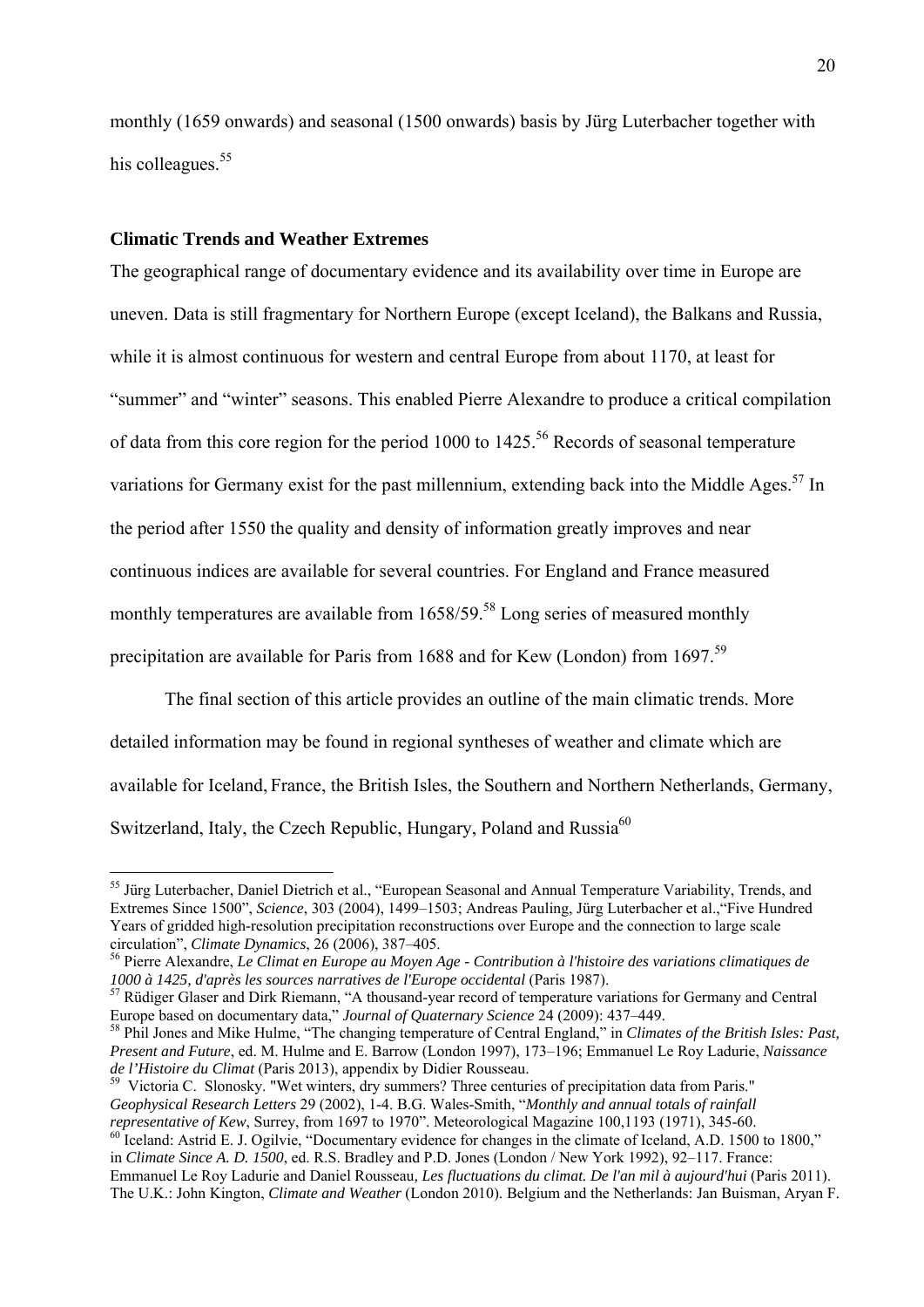The principal change was that, within the last millennium, a warm medieval era gave way around 1300 to a cool "Little Ice Age", which lasted until around 1900 when it, in turn, was replaced by a warmer trend mainly related to man-made global warming. The preceding warm periods such as the Climatic Optimum about 5000 years ago, the warm early Roman Empire and the Medieval Warm Period are now partly attributed to a higher incidence of solar radiation in the northern hemisphere, which results from orbital forcing brought about by variations in the path of the earth's orbit and of the angle and the spinning motion of its axis.<sup>61</sup> The concept of the "Little Ice Age" describes a phase of renewed moderate glaciation after the disappearance of most mountain glaciers during the Climatic Optimum.<sup>62</sup> The cooling of the Little Ice Age documented in the Alps through three major glacier advances is related to small fluctuations in solar activity and frequent volcanic eruptions in the tropics.<sup>63</sup> Rather than being uniformly cold, the climate during the Little Ice Age showed manifold, often contrasting, temperature and precipitation intervals including warm and dry extremes. There were also sharp contrasts between different parts of Europe due to the different effects of atmospheric shifts. These temperature and precipitation trends between 1350 and 1750 are described subsequently for western and east-central Europe as well as for the Mediterranean region.

### *Western Europe*

 V. van Engelen, *Duizend jaar weer, wind en water in de lage landen*. 4 Vols. (1300-1750). (Franeker 1996-2006). Germany: Rüdiger Glaser, *Klimageschichte Mitteleuropas* (Darmstadt 2008). Switzerland: Christian Pfister, *Wetternachhersage. 500 Jahre Klimavariationen und Naturkatastrophen 1496–1995* (Bern 1999). Italy: Emanuela Guidoboni, Antonio Navarra et al., *Nella spirale del clima. Culture e società mediterranee di fronte ai mutamenti climatici* (Bologna 2010). The Czech Republic: Rudolf Brazdil, Petr Dobrovolny et al., *History of weather and climate in the Czech lands*, 6 vols, (Brno 1995-2004). Hungary: Lajos Racz, *The Steppe to Europe. An Environmental History of Hungary in the Traditional Age.* (Cambridge 2013). Poland: Rajmund Przybylak ,Documentary Evidence, *, in* Rajmund Przybylak, Jacek Majorowicz, Rudolf Brâzdil, Marek Kejna (eds.) *The Polish Climate in the European Context. A Historical Overview* (Dordrecht 2010). 167-190. Russia: Yevgenii P. Borisenkov, *Documentary evidence from the U.S.S.R*, in Bradley, Jones (eds). Climate since A.D. 1500. (London, 1992), 171-183.

<sup>61</sup> Heinz Wanner and Jürg Beer, "Mid-to late Holocene climate change: An overview," *Quaternary Science Reviews* 27 (2008): 1791–1828. See the display in [http://en.wikipedia.org/wiki/Milankovitch\_cycles] (accessed 9 June 2013) <sup>62</sup> Francois E. Matthes, "Report of commitee on glaciers," *Transactions of the American Geophysical Union* (1939): 518–529.

<sup>63</sup> Heinz Wanner and Raphael Neukom, "Changes of the climate system in Europe," *Nova Acta Leopoldina* 112 (2010): 45-58.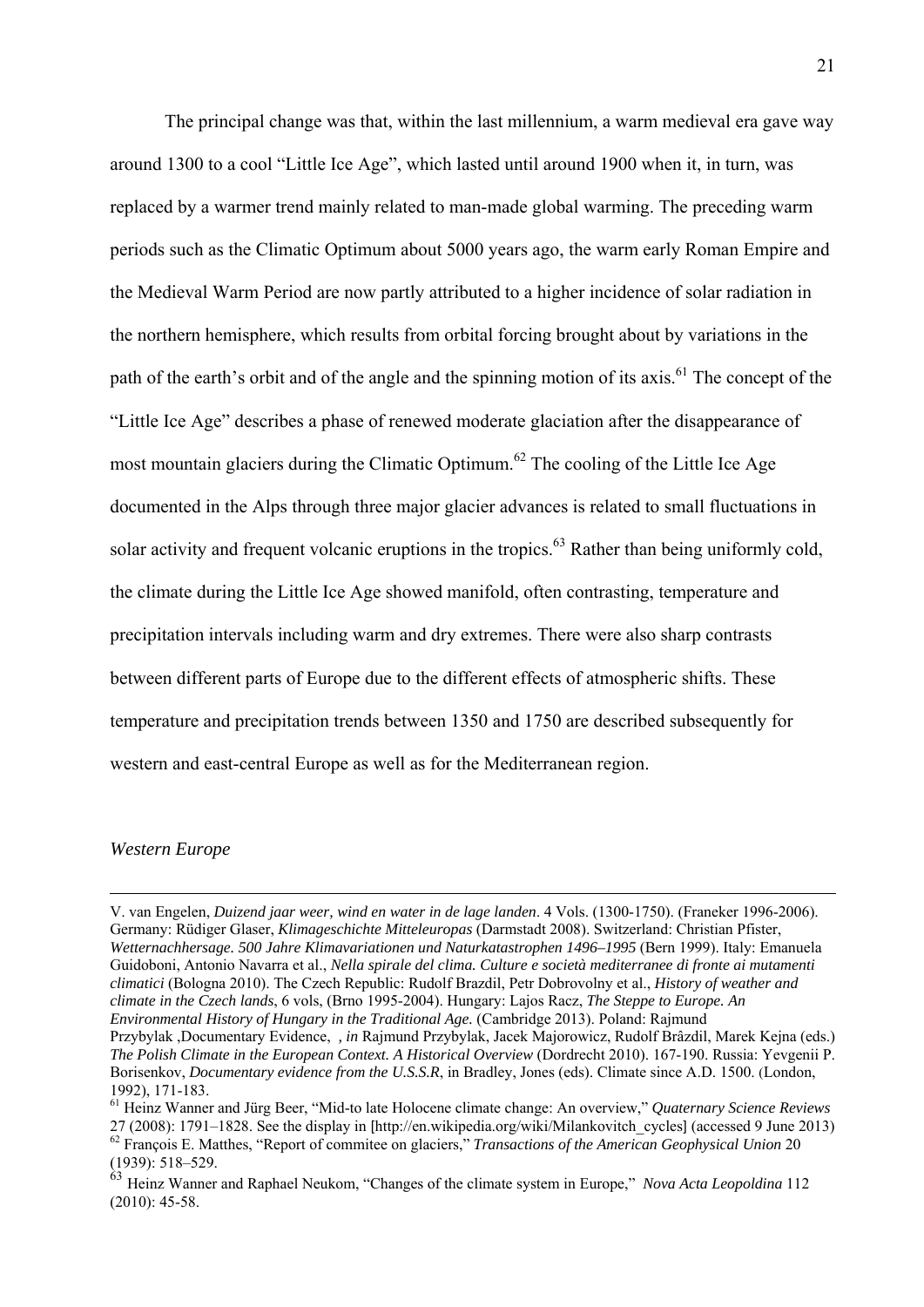In Western Europe (France, the British Isles, the Benelux countries, Switzerland, Germany) the winter half-year (October through March) was colder and generally drier than in the twentieth century. This was particularly so from 1351 to 1370, 1418 to 1425, 1432 to 1443, 1477 to 1483, 1560 to 1573, 1680 to 1697 and in the 1740s. Winters and springs were almost consistently cold during the fifteenth century. A unique sequence of six extremely and very cold winters is documented over the seven years between 1432 and  $1438<sup>64</sup>$ . During the harshest winters, such as 1364, 1408, 1435, 1477, 1573, 1695, 1709 and 1740, cold air masses flooded large parts of Europe for several months. The record breaking cold episode since 1500 occurred in January 1709, when polar air penetrated as far south as the Mediterranean Basin, killing most subtropical plants such as citrus and olive trees.<sup>65</sup> Winters were somewhat warmer from 1401 to 1417, from 1520 to 1545, and again from 1617 to 1650. Temperatures from 1600 to 1615 frequently alternated between extremes of cold and warmth.

In a similar way, the data now available for the summer half-year (April through September) enables us to distinguish between colder periods (1452 to 1465, 1490s, 1510s, 1560 to 1598, 1684–1705) and warmer intervals (1380s, 1412–1427, 1530–1565 and 1718–1730) as well as periods of more average, unspectacular weather. The transition from the "Medieval Warm Period" to the "Little Ice Age" involved a drop in April to July average temperatures from 13°C to 12.4°C in England between the late thirteenth and the early fifteenth century. Superimposed on this long-term trend are alternating phases of colder and warmer growing seasons. Cold periods were located around 1380, as well as in the early years of the fifteenth century. Increased rainfall occurred between 1355 and 1375, around 1380, in the early years of the fifteenth century and the early 1420s. The 1390s and the 1410s were slightly warmer and

<sup>&</sup>lt;sup>64</sup> Camenisch, Kälte

<sup>65</sup> Marcel Lachiver. *Les années de misère. La famine au temps du Grand Roi 1680–1720* (Paris, 1991), 124.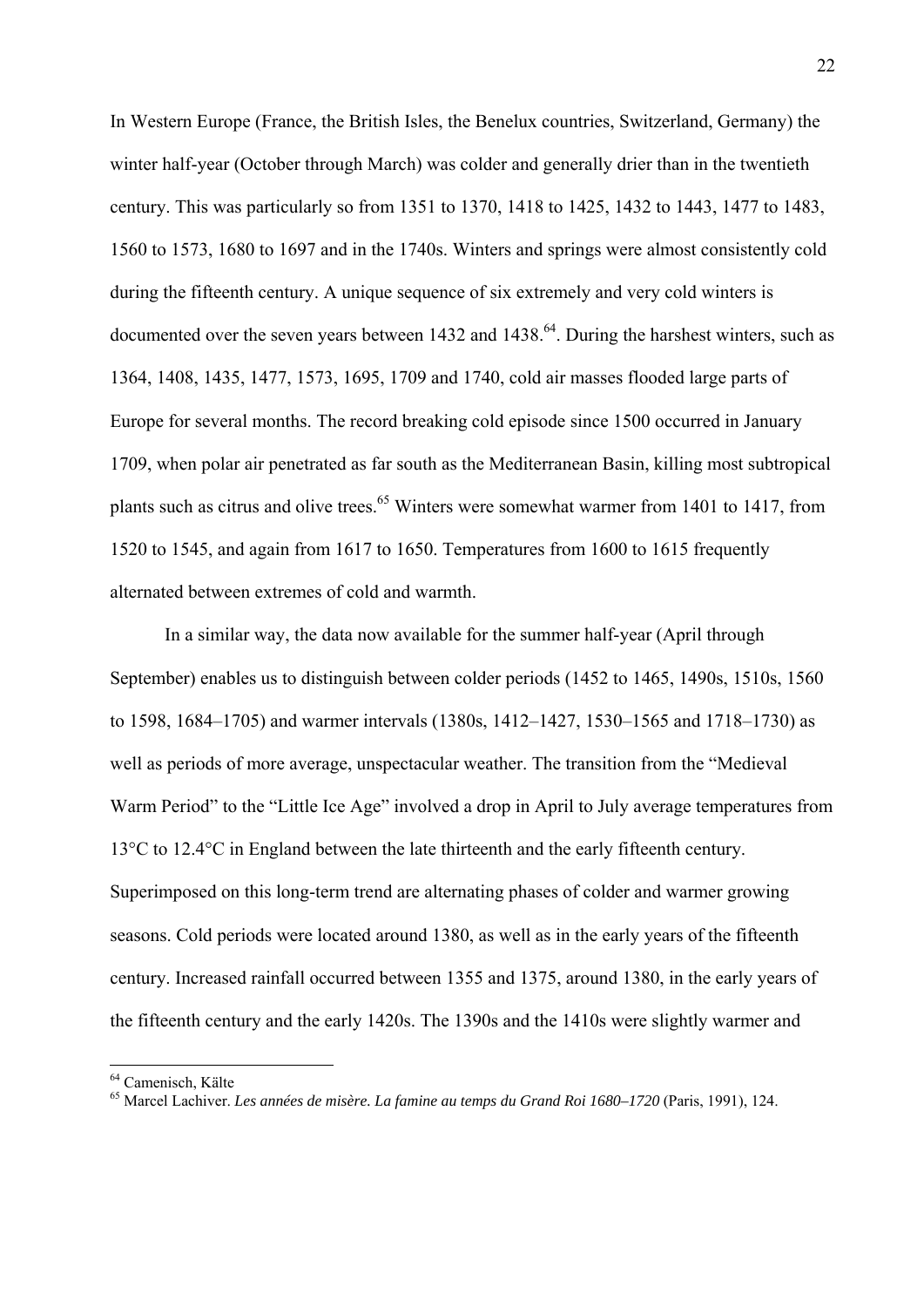rather dry<sup>66</sup>. Summers were particularly frosty in the early  $1480s^{67}$ . A record breaking multiseasonal drought and heat-wave was registered in much of Europe in 1540.<sup>68</sup>

After 1560 a phase of cooling set in which lasted for many decades, gradually extending from winter to spring, summer and autumn. By the 1580s the wide Denmark Strait between Iceland and Greenland was often found to be entirely blocked by pack-ice, even during summer.<sup>69</sup> Winters in central Europe were  $0.9^{\circ}$ C colder from 1560-1600 compared to 1531-1560, while temperatures in spring declined 0.6 °C, those in summer 1.0°C and those in autumn 0.5 °C. The decade from 1591 to 1600 was the coldest.<sup>70</sup> Summer rainfall increased from northern Germany to the Alps with snow falling more frequently in higher altitudes. Alpine glaciers advanced rapidly – the Lower Grindelwald Glacier (in the Bernese Oberland) by one kilometre within as little as twenty years – and the number of severe floods in Switzerland increased fourfold. The agrarian economies located north of the Alps repeatedly suffered from "years without a summer", such as 1585, 1628, 1675 and 1692, often triggered by large volcanic explosions in the tropics. In many countries, harsh weather occurred in the periods from 1618 to 1630, from 1640 to 1650 and from 1687 to 1695.<sup>71</sup>

## *Eastern Europe (Poland and Russia)*

During the later fourteenth century, particularly in the 1360s, Russia experienced severe droughts resulting in dried out rivers, and forest and peat bog fires. In the country's central regions, the fifteenth century was the coldest since the High Middle Ages. Rainy summers

<u>.</u>

<sup>&</sup>lt;sup>66</sup> Kathleen Pribyl, Richard Cornes et al., "Reconstructing medieval April-July mean temperatures in East Anglia, 1256–1431," *Climatic Change* 113 (2012): 393–412. 67 Camenisch, Kälte

<sup>&</sup>lt;sup>68</sup> Oliver Wetter and Christian Pfister, "An underestimated record breaking event. Why summer 1540 was likely warmer than 2003," *Climate of the Past* 9 (2013): 1–16, present a new series of grape harvests for Switzerland from 1444 to 2011.Oliver Werrer, Christian Pfister et al., The year-long unprecedented European heat and drought of 1540 – a worst case, submitted to *Climatic Change*.<br><sup>69</sup> Lamb, *Climate*, 216<br><sup>70</sup> Temperatures computed from the series of Dobrovolny et al., *Central Europe*. **Data were provided by the main** 

author.<sup>1</sup>

<sup>&</sup>lt;sup>71</sup> Geoffrey Parker, *Global Crisis. War, Climate Change and Catastrophe in the Seventeenth Century* (New Haven, 2013).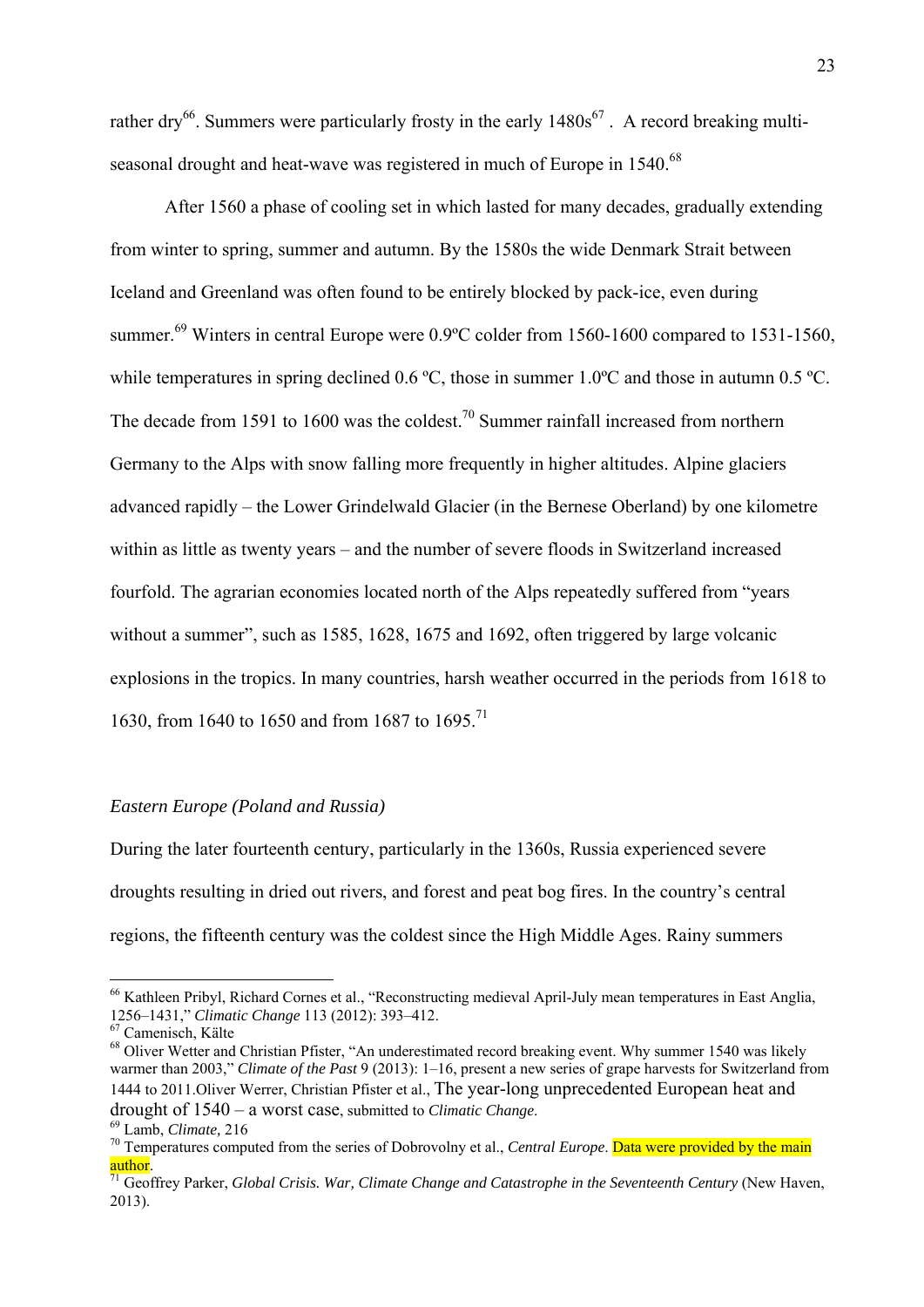(mainly in the 1450s), severe droughts (mainly in the early 1470s) and cold winters (mainly from 1440 to 1460) resulted in four decades when famines were frequent. The decades from 1480 to 1520 were very wet, while the first half of the sixteenth century was rather warm. In Poland, winters were rather mild, but highly variable during these decades. From 1550 winter temperatures dropped and remained low for two hundred years until 1750. Information about cool summers is lacking in Poland before 1650, while in Russia both severe winters and cool summers were more often recorded, particularly between 1590 and 1620. Higher temperatures in the North during the first half of the seventeenth century allowed Russian vessels to pass through the Bering Straits and open the North-Eastern Route from the shores of the Kola Peninsula to the Pacific. Every second summer was dry between 1640 and 1659. Poland saw more warm summers during the first half of the seventeenth century than at other periods. In Russia, rainy summers, with recurring early season cold spells and late season frosts, became common during the second half of the seventeenth century. The eighteenth century was dominated by adverse conditions such as cold springs, summer cold spells and late summer frosts. Likewise, cool summer seasons were recorded in Poland during the first half of the eighteenth century with the coldest in the period 1721 to  $1740^{72}$ 

## *The Mediterranean Basin*

<u>.</u>

Average winter temperatures were, by comparison with twentieth-century figures, almost consistently colder, particularly in the eastern Mediterranean.<sup>73</sup> In Catalonia (north-eastern Spain) dry spells during the winter half-year were frequent in the mid sixteenth century. Beginning around 1570, wetter and colder conditions became evident with increased precipitation and, at times, greater snowfall in higher altitudes. Rivers frequently flooded during

<sup>72</sup> Poland: Przybylak(, *Polish climate,* **XX** Russia: Borisenkov, U.S.S.R 173–174 . Vladimir Klimenko and Olga Solomina, Climatic Variations in the East European Plain During the Last Millennium: State of the Art, in Rajmund Przybylak (ed.), *The Polish climate in the European context. An historical overview* (Dordrecht 2010), 81. 73 Sam White, *The Climate of Rebellion in the Early Modern Ottoman Empire* (Cambridge, 2011), 134-135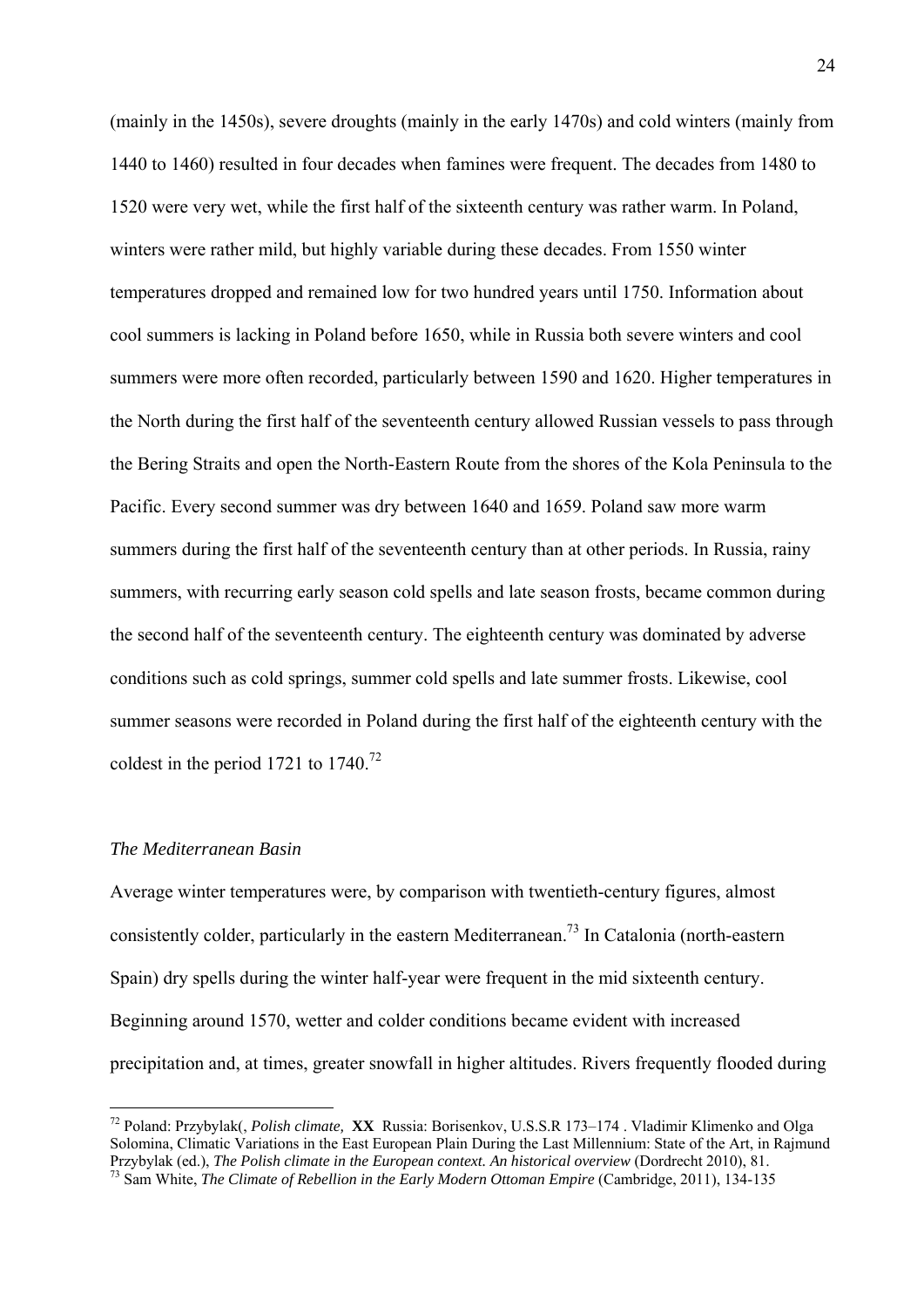the rainy season. The extent of marshlands increased due to greater fluvial discharge,  $^{74}$  while the Eastern Mediterranean suffered from both coldness and drought. From 1590 to 1619 the climate was truly anomalous, especially due to the high frequency of catastrophic flooding in the western part of the Mediterranean, while the Ottoman lands experienced their longest drought during the past six hundred years.<sup>75</sup> The situation was similar in the mid seventeenth century.<sup>76</sup>

## **The importance of weather and climate for history**

Viewpoints on the extent to which past variations in climate have affected societies are sharply divided. Physical scientists are unshakeable in their conviction that climate *must* have affected society in the past. Scientific reconstructions involving societal aspects are often presented in the form of monocausal arguments supported with smoothed curves on a high level of temporal and spatial aggregation. Nico Stehr and Hans von Storch argue that "a large proportion of today's climate impact research is genuine climate determinism."77 Discussions about the social significance of climatic variations were and still are discredited by environmental determinism carried to an extreme by the geographer Ellsworth Huntington and his followers. This may be one reason why many historians tend to ignore altogether the possible importance of weather and climate on human development. Another reason may be the tendency of historians to avoid broad generalizations, because the differences from one case to another are fundamental in historical research.78 Admittedly, controversial issues need to be discussed without ideological blinkers, albeit with good knowledge of the evidence and methods within both of the "Two Cultures". Rather than turning into a search for a deterministic explanation of the past, "the inclusion of the climate factor in the study of history [as Jan de Vries has rightly argued] should be seen as an

<sup>74</sup> Faruk Tabak, *The waning of the Mediterranean, 1550–1870: a geohistorical approach* (Baltimore, 2008), 17. 75 White, rebellion, 136–137

<sup>&</sup>lt;sup>77</sup> Nico Stehr and H. v. Storch, "Von der Macht des Klimas. Ist der Klimadeterminismus nur noch Ideengeschichte oder relevanter Faktor gegenwärtiger Klimapolitik?, " in *Gaia* 9/3 (2000): 187–195, here 187.

<sup>&</sup>lt;sup>78</sup> T.M.L. Wigley, N.J. Huckstep et al., "Historical Climate Impact Assessments," in *Climate Impact Assessment-Studies of the Interaction of Climate and Society, SCOPE*, vol. 27, ed. R. W. Kates, J. H. Ausubel et al. (Chichester, 1985), 529–564 here 558.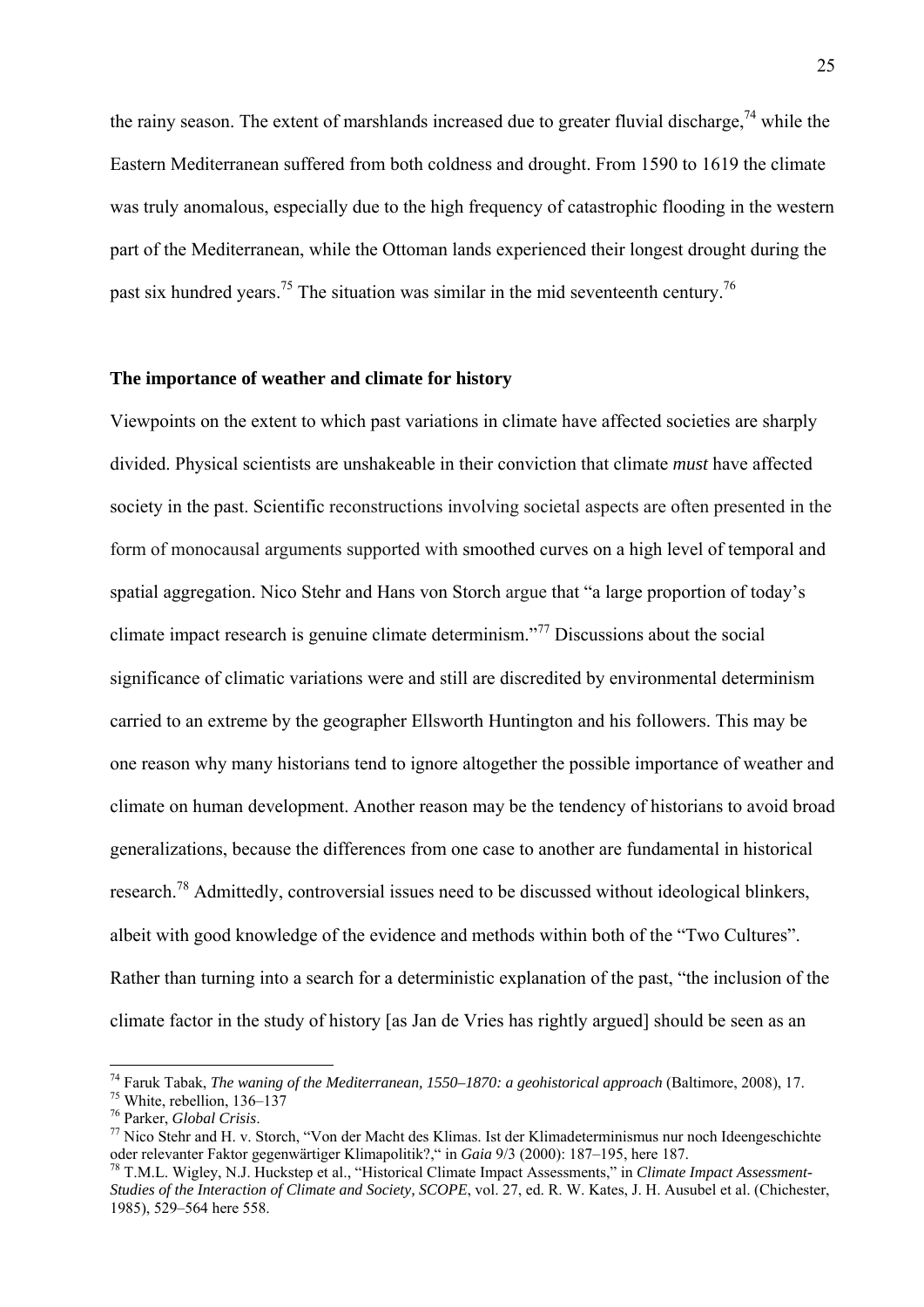expansion of the context in which the workings of past societies are to be understood."<sup>79</sup> In order to explore interactions between climate and human history, we need to bear in mind that many changes in the human realm such as the development of technology and trade, changes in institutional structure as well as wars and the rise of territorial states to a large extent follow their own internal momentum. To become more meaningful, the issue of "climate" and "history" needs to be broken down to lower levels of analysis, with a specific focus, for example, on food, health, or energy systems or on activities such as transportation, communications, military or naval operations (Figure 1).

Graph 1: Impacts of extreme weather on society $80$ 

1

According to this model, weather and climate influence the availability of water with its many ramifications for irrigation, power generation and river navigation. They also affect food production and demand for fuel as well as the health system. Most importantly of all, we need to remember that individuals are not simply passive victims of climatic variations. Rather, humans also developed adaptive strategies to buffer themselves, more or less effectively, against extreme weather and climatic change. The comprehensive volume edited by Robert W. Kates and his colleagues still provides the most elaborate and comprehensive framework with which to study climate–society interactions in the past. It results from co-operation between over 100 authors and reviewers, and covers almost all important aspects such as agriculture, fisheries, water and energy resources, extreme event analysis, perception and numerical modelling.<sup>81</sup>

<sup>79</sup> Jan de Vries: Analysis of Historical Climate-Society Interaction. In: Kates, Robert W.; Ausubel, Jesse H.; Berberian, Mimi (eds.): Climate Impact Assessment. Studies of the Interaction of Climate and Society, SCOPE 27. Chichester 1985, 273-292. here 274<br><sup>80</sup> Christian Pfister, "Climatic Extremes, Recurrent Crises and Witch Hunts: Strategies of European Societies in

Coping with Exogenous Shocks in the Late Sixteenth and Early Seventeenth Centuries." *The Medieval History Journal* 10/1–2 (2007): 33–73, here 40<br><sup>81</sup> Robert W. Kates, Jesse H. Ausubel, Mimi Berberian (eds.), "Climate Impact Assessment. Studies of the

Interaction of Climate and Society," *SCOPE* 27 (1985).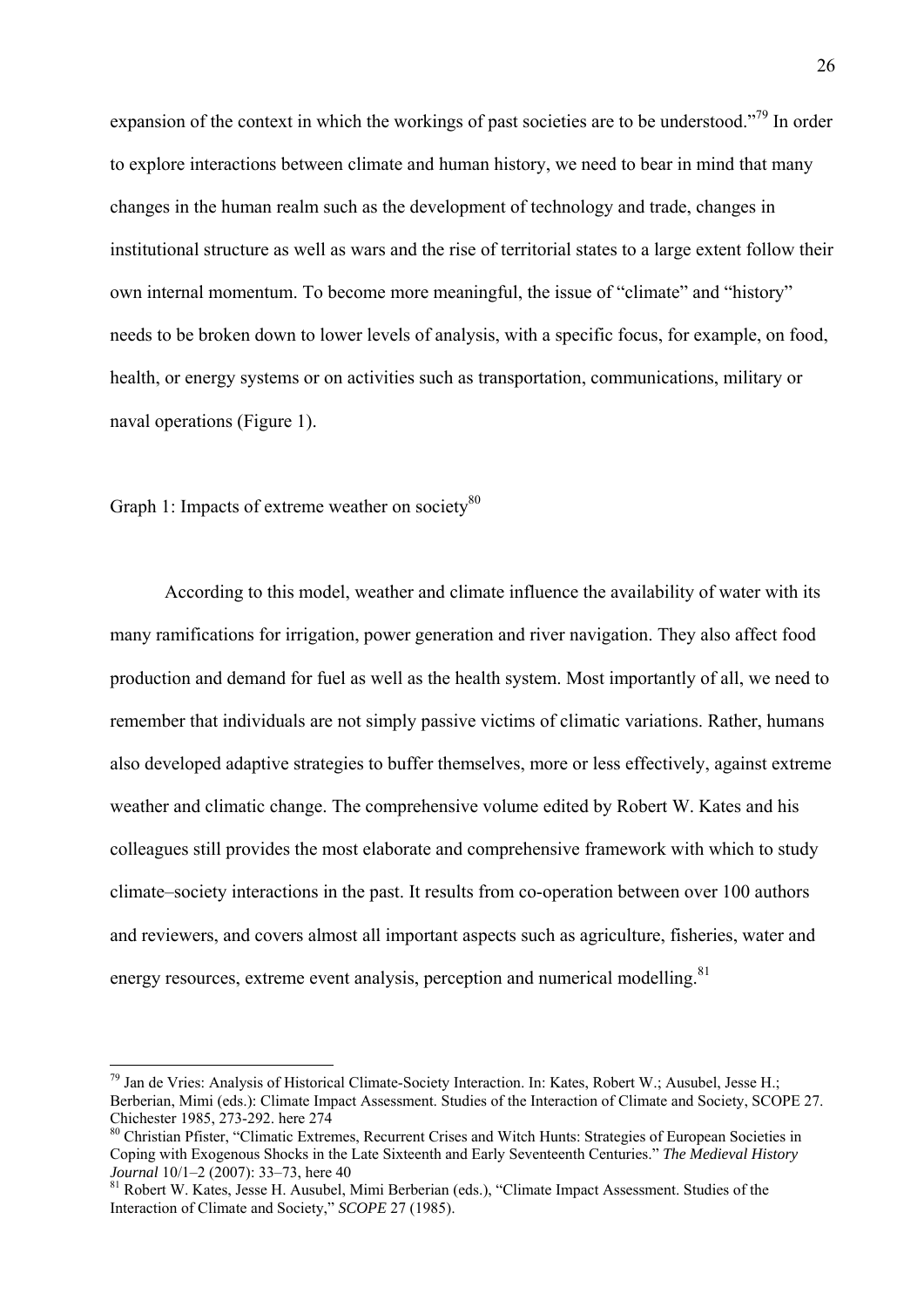### Graph 2 Simplified Climate-Society Interaction model

CAPTION Graph 2: After Daniel Krämer, Menschen grasten nun mit dem Vieh. Eine Untersuchung der sozialen Verletzlichkeit der Gesellschaft in der letzten grossen Hungerkrise der Schweiz 1816/17, Basel, 2014 (in print) and Christian Pfister, "Climatic Extremes, Recurrent Crises and Witch Hunts: Strategies of European Societies in Coping with Exogenous Shocks in the Late Sixteenth and Early Seventeenth Centuries." *The Medieval History Journal,* 10/1–2 (2007): 33–73, here 41.

A common sequence in climate impact study involves ordering impacts parallel to the major domains of science, beginning with the physical sciences, then moving to the social sciences, and finally to cultural responses and strategies of coping.<sup>82</sup> This approach assumes that the impacts of weather and climate triggered a chain of events that would otherwise not have occurred. The size of the top-down arrows indicates in Graph 2, how closely the effects are related to the climatic impact.

The most immediate consequences of extreme weather and induced extreme events are, of course, of a biophysical nature including primary (biomass) production, water availability and micro-organisms. Fluctuations in food prices are among the most obvious consequences of a second-order impact, masked by the influence of other factors, such as supra-regional trade, public grain storage and speculation, together with epidemics and epizootics. A third-order impact makes itself felt mainly through demographic effects, such as a slump in the birth rate and excess mortality.<sup>83</sup> The fourth-order impact includes cultural responses, such as rogations, coping strategies to adapt to meteorological stress in terms of learning processes and social conflicts. Bottom-up arrows indicate how broad the options of individual or collective actors are to cope with direct or indirect effects of meteorological stress. The figure itself has merely a heuristic value. The model does not include the many other variables which, apart from climate,

<sup>&</sup>lt;sup>82</sup> Kates, Robert W.: The Interaction of Climate and Society. In: Kates, Robert W.: Ausubel, Jesse H.; Mimi Berberian, (eds.): Climate Impact Assessment. Studies of the Interaction of Climate and Society, SCOPE 27. Chichester 1985, 3–36.

<sup>&</sup>lt;sup>83</sup> Bruce M. S. Campbell and Cormac O'Grada, "Harvest shortfalls, grain prices and famines in pre-industrial England," *The Journal of Economic History* 71/4 (2011): 859-886. Philipp Slavin, "The Fifth Rider of the Apocalypse. The Great Cattle Plague in England and Wales and its Economic Consequences, 1319–1350," in *Economic and Biological Interactions, in Preindustrial Europe from the 13th to the 18th Century*, ed. S. Cavaciocchi (Florence, 2010), 165–179.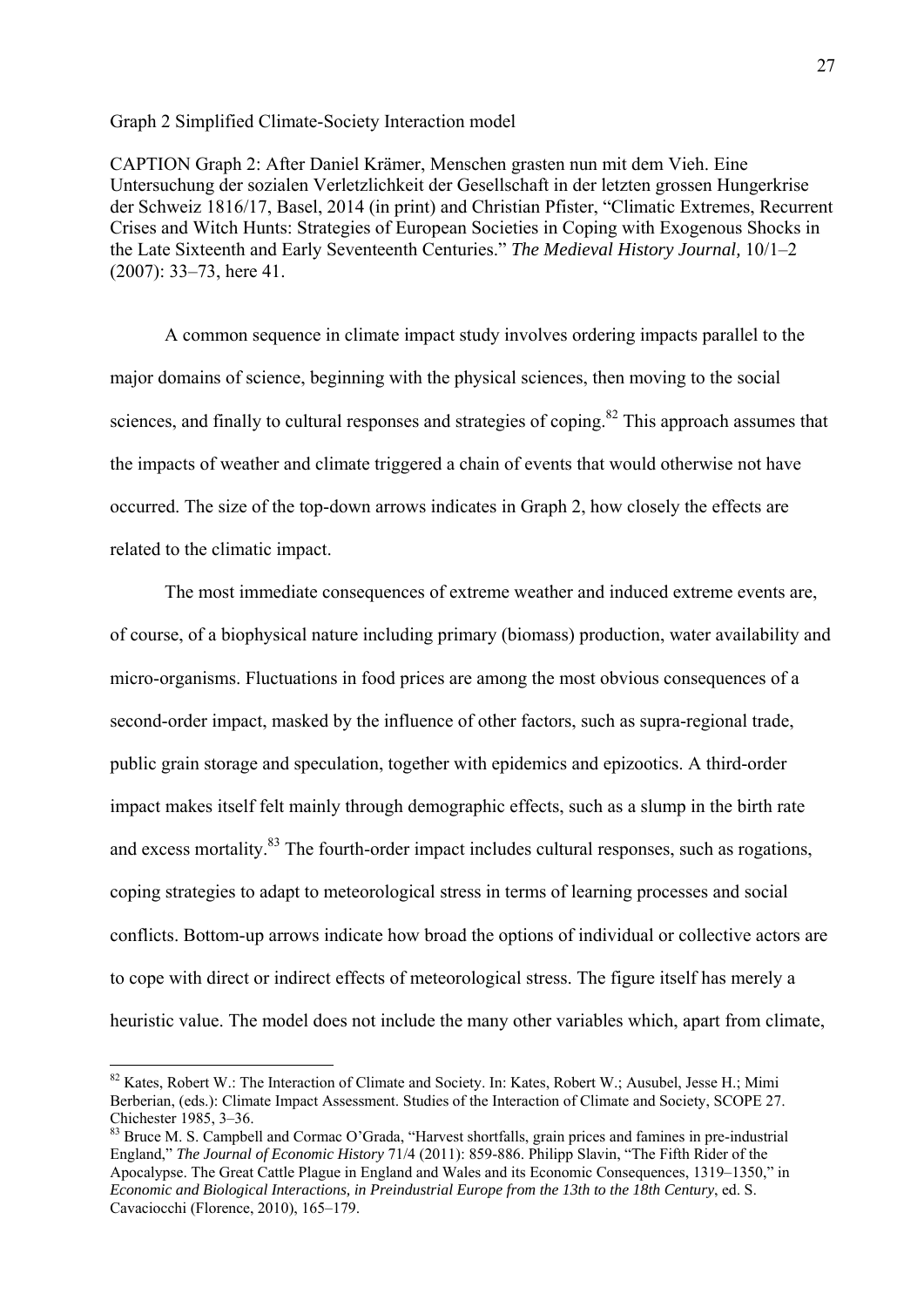affect the various types of human activity; nor does it specify in detail which climate variables are critical for each activity.

Investigating the consequences of crop-failures necessitates examining the vulnerability of the main sources of food to variations in weather. In the words of Lucien Febvre: "The action of climate on the natural environment in which man lives must be known before we can understand the action of climate on man."<sup>84</sup> With regard to western and central Europe such a strategy mainly concerns food, grain, wine and dairy production. It was shown, that a given set of specific sequences of weather spells over the agricultural year named "Little Ice Age Type Impacts" (LIATIMP), mainly involving sequences of chilly springs (April!) and extremely wet mid-summers (July!), were likely to paralyze even sophisticated systems of risk avoidance.<sup>85</sup> Such weather sequences affected not only the output, but also the quality of grain, wine and dairy production. Harvesting and hay making during long wet spells made it difficult to store the crop. Grain sprouted or rotted in storage and the hay was poor in nutrients which substantially diminished dairy production. Moreover, cold and wet spells in June and July led to poor grape harvests. Finally, extreme weather in terms of severe droughts, cold or wet spells affected cattle and sheep through epizootics. By contrast with older views, it was shown that good and bad years do not necessarily follow each other randomly. Rather, they often appear bundled together in the form of longer runs of favourable and unfavourable years. The seven decades from 1560 to 1630 witnessed a significantly higher level of climatic stress when compared to preceding and subsequent periods. Simultaneously, grain prices in southern central Europe were far higher.<sup>86</sup>

<u>.</u>

<sup>84 &</sup>quot;Pour connaître l'action du climat sur l'homme, il faut d'abord connaître l'action du climat sur le milieu naturel dans lequel l'homme vit" (Lucien Febvre, *La terre et l'évolution humaine. Introduction géographique à l'histoire*, 3nd edn. (Paris, 1949), 151-152. This reference is credited to Franz Mauelshagen.

<sup>&</sup>lt;sup>85</sup> Christian Pfister, "Weeping in the Snow – The Second Period of Little Ice Age-type Crises, 1570 to 1630," in *Cultural Consequences of the Little Ice Age*, ed. W. Behringer, H. Lehmann et al. (Göttingen 2005), 31–85, here 62– 68. For the correlation of seasonal temperature with grain prices in the Low Countries during the Fifteenth Century see Camenisch, Kälte, forthcoming

<sup>&</sup>lt;sup>86</sup> Christian Pfister, "Little Ice Age-type Impacts and the Mitigation of Social Vulnerability to Climate in the Swiss Canton of Bern prior to 1800," in *Sustainability or Collapse? An Integrated History and Future of People on Earth*, ed. Robert Costanza, Lisa J. Graumlich et al. (Cambridge MA 2007), 197–212, here 204–205.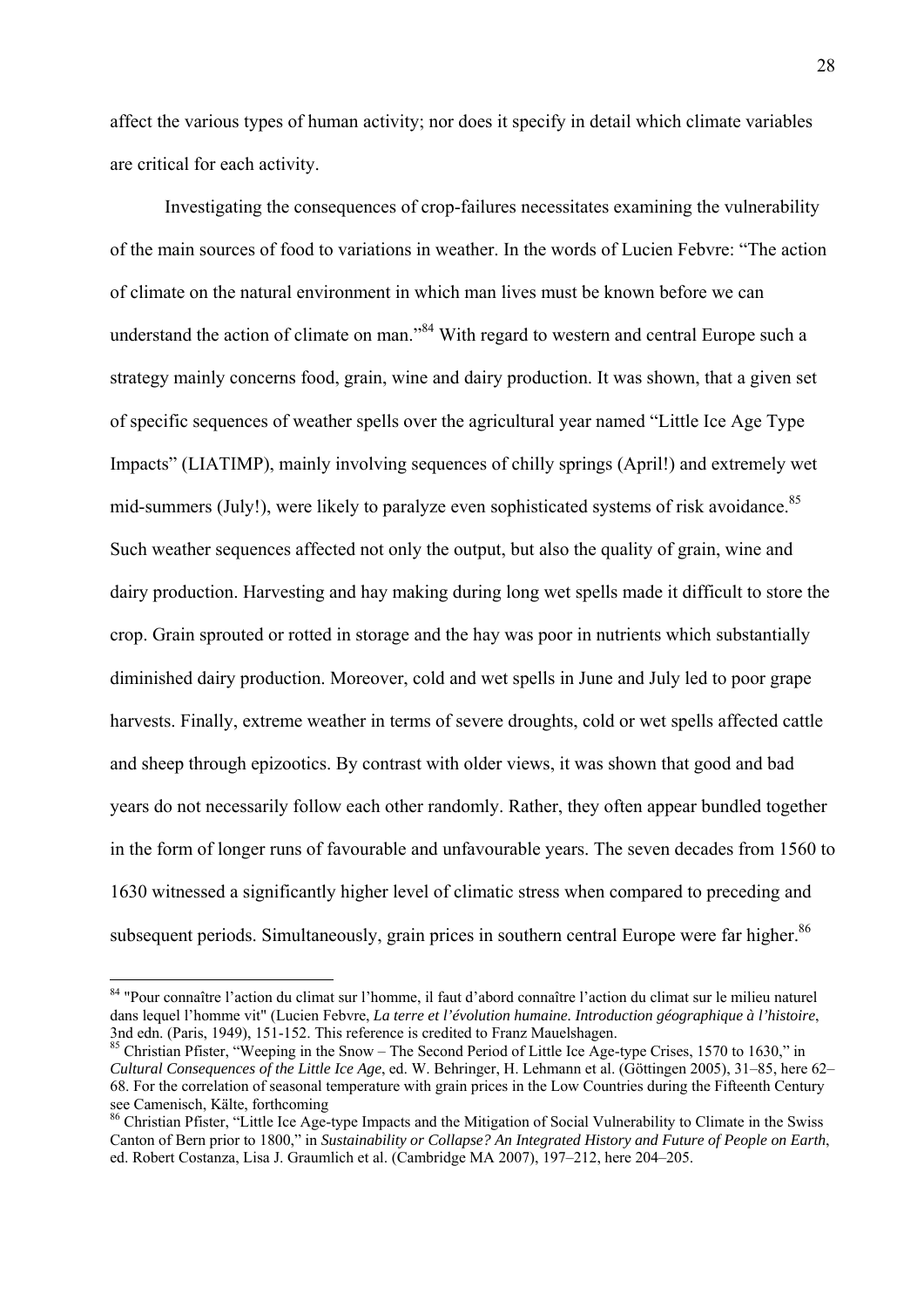Examinations of the vulnerability of society to climatic change need to be pursued by regional case-studies. The narrow framework which these provide best reveals the multifaceted political, social and cultural settings influencing human perceptions of the world. "In historic studies, the availability of data usually dictates the unit to be studied."<sup>87</sup> In most cases, such evidence is produced in the regional context of communities, territories or emerging nation-states.

Periods of high climatic stress, particularly in a synergy with war, had a disastrous impact on Europe's societies and economies producing turmoil and rebellions, as Geoffrey Parker recently demonstrated on a global level for the long seventeenth century.<sup>88</sup> The 1590s were a period of crisis and upheaval in many parts of Europe. Observers in France, England, Italy and Spain referred to the 1590s as a time of great turbulence. From the mid-1580s to the late 1590s, France suffered from harvest failures, epidemics and religious warfare. Sicily and Naples were shaken by a subsistence crisis in 1590-1592, while parts of Spain suffered from harvest failures during the same decade. In a similar way, England and Scotland saw a disastrous sequence of harvest failures (1593–97) with economic depression, widespread poverty and high mortality from disease and starvation. In Austria there were large-scale peasant uprisings between 1594 and 1597 precipitated by higher food prices. Crops failed both in Finland (from 1595 to 1601) and Sweden (from 1596 to 1603) with great scarcity and consequent starvation. In Russia, a period of extreme winters, harvest failures, and famine in 1601–3 turned a political succession crisis into the widespread outbreak of vagrancy, violence, and civil war over the following decade known as the 'Time of Troubles'.<sup>89</sup>

Yet, as Sam White argues, "even when the fit between climatic and historical events seems too perfect to dismiss as mere coincidence, simply coupling the two fails to explain how

 $87$  Kates, Interaction, 10<br> $88$  Parker, *Global Crisis*.

<sup>&</sup>lt;sup>89</sup> Austria: Peter Clark, "Introduction," in *The European Crisis of the 1590's. Essays in Comparative History*, ed. P. Clark (London 1985), 3–12. Finland: Timo Myllyntaus, "Summer Frost: A Natural Hazard with Fatal Consequences in Preindustrial Finland," in *Natural disasters, cultural responses. Case studies toward a global environmental history*, ed. C. Mauch and C. Pfister (Lanham 2009), 77-102, here 83. Sweden: Clark, "Introduction," 7. Russia: Chester S. L. Dunning, *Russia ' s First Civil War: The Time of Troubles and the Founding of the Romanov Dynasty*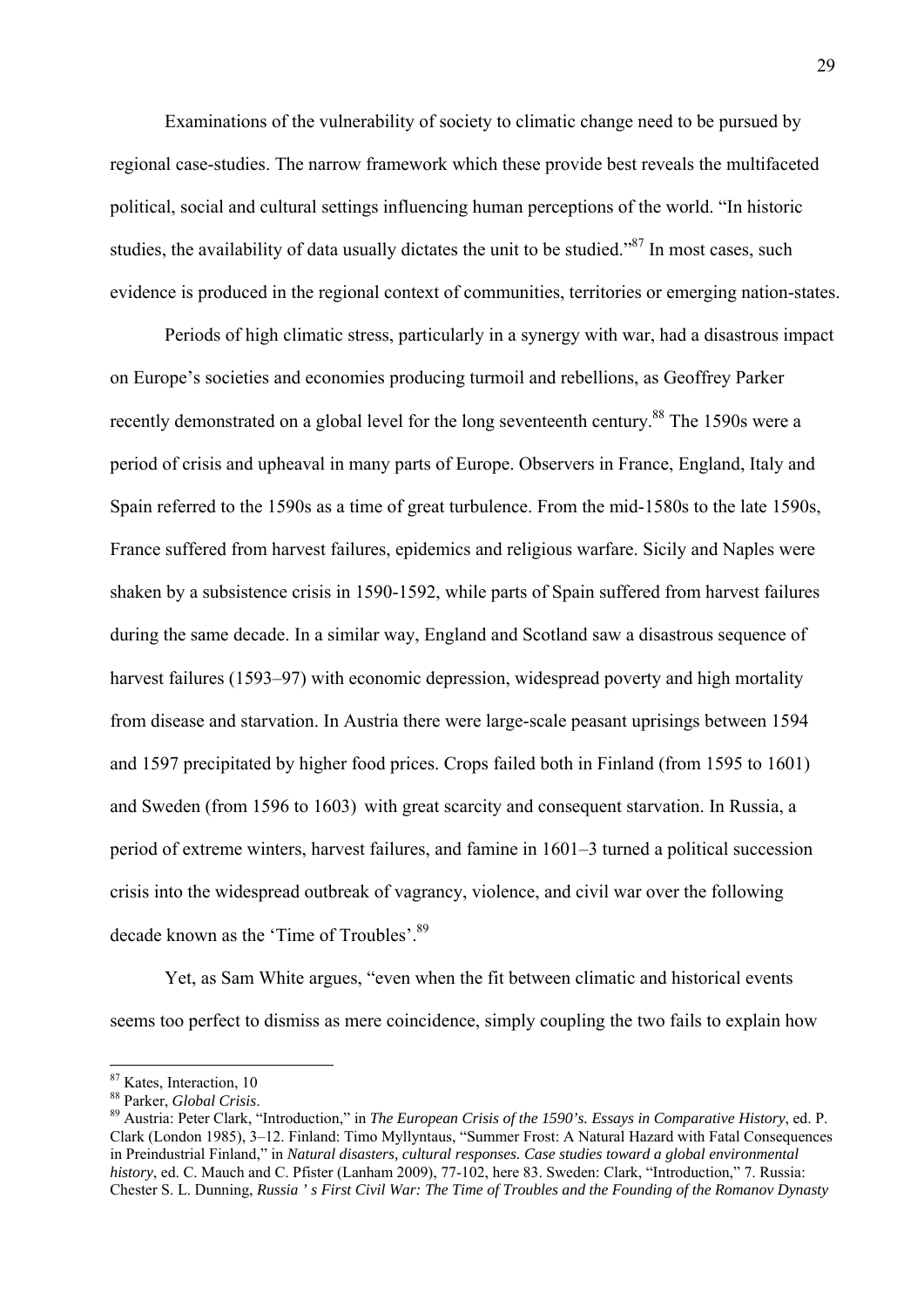and why one development led to another which constitutes the basic task of history."<sup>90</sup> He provides a convincing and detailed line of reasoning why climate was a critical factor for the seventeenth-century crises of the Ottoman Empire: "In the 1590s, the eastern Mediterranean underwent its longest drought in the past 600 years, causing widespread famine. At the same time, a disease of livestock wiped out most of the sheep and cattle in Anatolia, the Balkans, and the Crimea. Locked in a difficult war with the Habsburg Empire, the Ottoman state imposed high taxes and requisitions on the starving peasantry, fuelling a major uprising in Anatolia called the Celali Rebellion (1596–1610). Recurring Little Ice Age drought and cold contributed to the widespread violence, flight, and famine that followed, which left much of the Ottoman countryside depopulated by the early 1600s."<sup>91</sup> His conclusion is equally true for the "Last" Subsistence Crisis in the Western World" following the "Year Without a Summer" in 1816, masterly investigated by John D Post almost four decades ago: "It will be argued," he wrote," that the crisis owed its supranational scope only to a minor extent to the newer economic forces, i.e., industrialization and the improved commercial and monetary communications. To a greater degree the sudden downswing must be accounted for by fluctuations in agricultural productivity, especially grain yields. Finally, if harvest failures were of pivotal importance, it follows that the dislocations of the Western economy cannot be reduced exclusively to market relationships, but that ultimately extraeconomic "shocks" to the system must be introduced as independent variables. It will be argued that these factors were meteorological in nature and that it was the interaction between economic and climatic fluctuations rather than political decisions that led to the disruption of commodity market relationships and the attendant social upheavals.<sup>92</sup>"

Needless to say, a universally applicable picture of social vulnerability to climate impacts is not to be expected from such studies. Quite the contrary: it would be worthwhile to illustrate

 <sup>(</sup>University Park PA 2001), quoted by Sam White, *Climate Change in Global Environmental History*. (Oxford, 2012), 400.<br><sup>90</sup> White. *Rebellion* 13.

<sup>&</sup>lt;sup>91</sup> Sam White, *Climate Change in Global Environmental History* (Oxford, 2012). <sup>92</sup> John D. Post, The Last Great Subsistence Crisis in the Western World. Baltimore, 1977: XI).